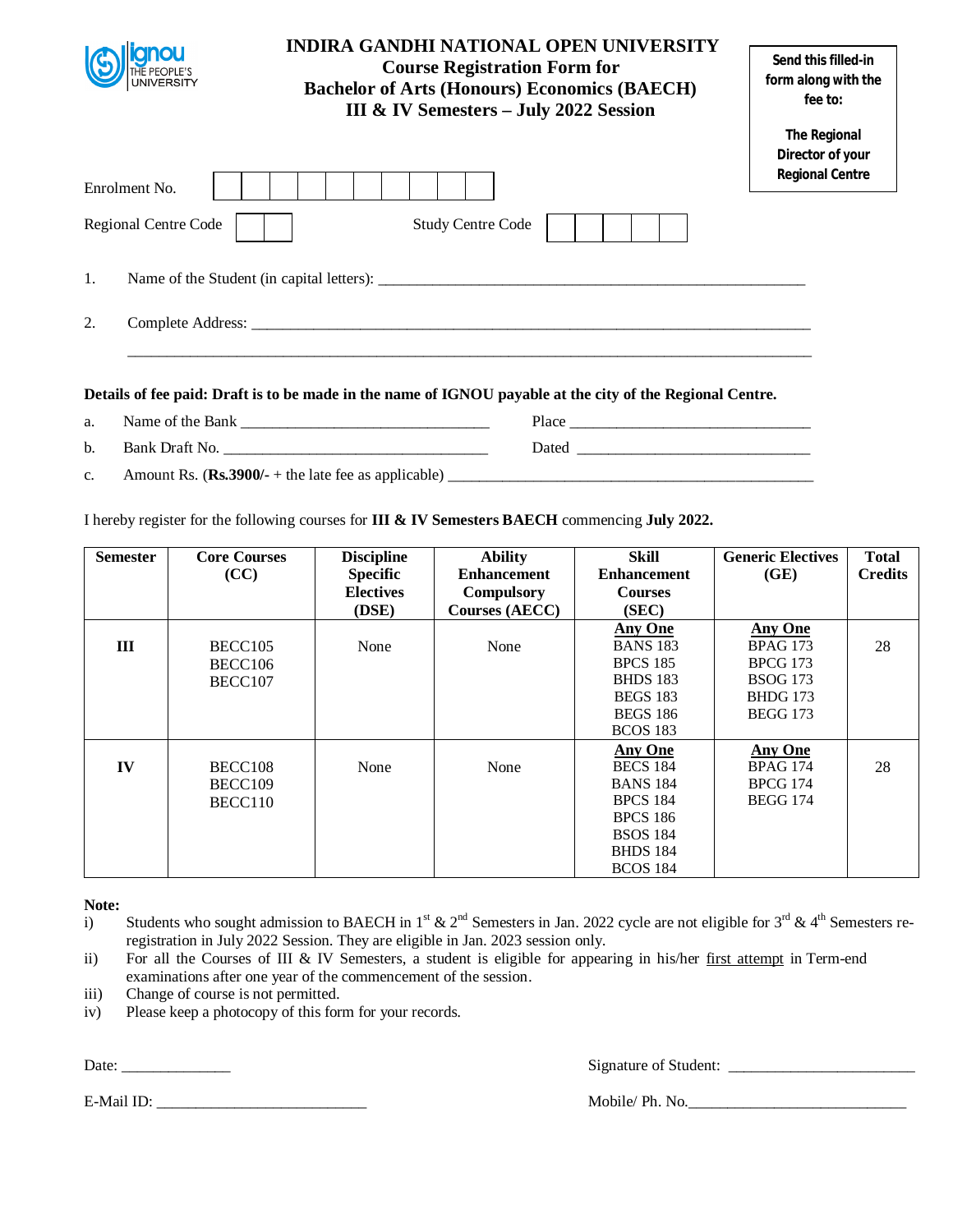|                      | <b>INDIRA GANDHI NATIONAL OPEN UNIVERSITY</b><br><b>Course Registration Form for</b><br><b>Bachelor of Arts (Honours) Economics (BAECH)</b><br>V & VI Semesters - July 2022 Session | Send this filled-in<br>form along with the<br>fee to:<br><b>The Regional</b><br>Director of your |
|----------------------|-------------------------------------------------------------------------------------------------------------------------------------------------------------------------------------|--------------------------------------------------------------------------------------------------|
| Enrolment No.        |                                                                                                                                                                                     | <b>Regional Centre</b>                                                                           |
| Regional Centre Code | Study Centre Code                                                                                                                                                                   |                                                                                                  |
| $\mathbf{1}$ .       | Name of the Student (in capital letters):                                                                                                                                           |                                                                                                  |
| 2.                   |                                                                                                                                                                                     |                                                                                                  |
|                      | Details of fee paid: Draft is to be made in the name of IGNOU payable at the city of the Regional Centre.                                                                           |                                                                                                  |
| a.                   |                                                                                                                                                                                     |                                                                                                  |

b. Bank Draft No. \_\_\_\_\_\_\_\_\_\_\_\_\_\_\_\_\_\_\_\_\_\_\_\_\_\_\_\_\_\_\_\_\_\_ Dated \_\_\_\_\_\_\_\_\_\_\_\_\_\_\_\_\_\_\_\_\_\_\_\_\_\_\_\_\_\_

c. Amount Rs.  $(\mathbf{Rs.3900/-} + \text{the late fee as applicable})$ 

I hereby register for the following courses for **V & VI Semesters BAECH** commencing **July 2022.** 

| <b>Semester</b> | <b>Core Courses</b><br>(CC) | <b>Discipline</b><br><b>Specific</b><br><b>Electives</b><br>(DSE) | <b>Ability</b><br><b>Enhancement</b><br><b>Compulsory</b><br><b>Courses (AECC)</b> | Skill<br><b>Enhancement</b><br><b>Courses</b><br>(SEC) | <b>Generic Electives</b><br>(GE) | <b>Total</b><br><b>Credits</b> |
|-----------------|-----------------------------|-------------------------------------------------------------------|------------------------------------------------------------------------------------|--------------------------------------------------------|----------------------------------|--------------------------------|
| $\mathbf{V}$    | BECC111<br>BECC112          | BECE141<br>BECE143                                                | None                                                                               | None                                                   | None                             | 24                             |
| VI              | BECC113<br>BECC114          | BECE142<br>BECE144                                                | None                                                                               | None                                                   | None                             | 24                             |

**Note:**

- i) Students who sought admission to BAECH in  $3^{rd}$  & 4<sup>th</sup> Semesters in Jan. 2022 cycle are not eligible for  $5^{th}$  & 6<sup>th</sup> Semesters reregistration in July 2022 Session. They are eligible in Jan. 2023 session only.
- ii) For all the Courses of V & VI Semesters, a student is eligible for appearing in his/her  $\frac{first\text{ attempt}}{}$  in Term-end examinations after one year of the commencement of the session.
- iii) Change of course is not permitted.
- iv) Please keep a photocopy of this form for your records.

E-Mail ID: \_\_\_\_\_\_\_\_\_\_\_\_\_\_\_\_\_\_\_\_\_\_\_\_\_\_\_ Mobile/ Ph. No.\_\_\_\_\_\_\_\_\_\_\_\_\_\_\_\_\_\_\_\_\_\_\_\_\_\_\_\_

Date: \_\_\_\_\_\_\_\_\_\_\_\_\_\_ Signature of Student: \_\_\_\_\_\_\_\_\_\_\_\_\_\_\_\_\_\_\_\_\_\_\_\_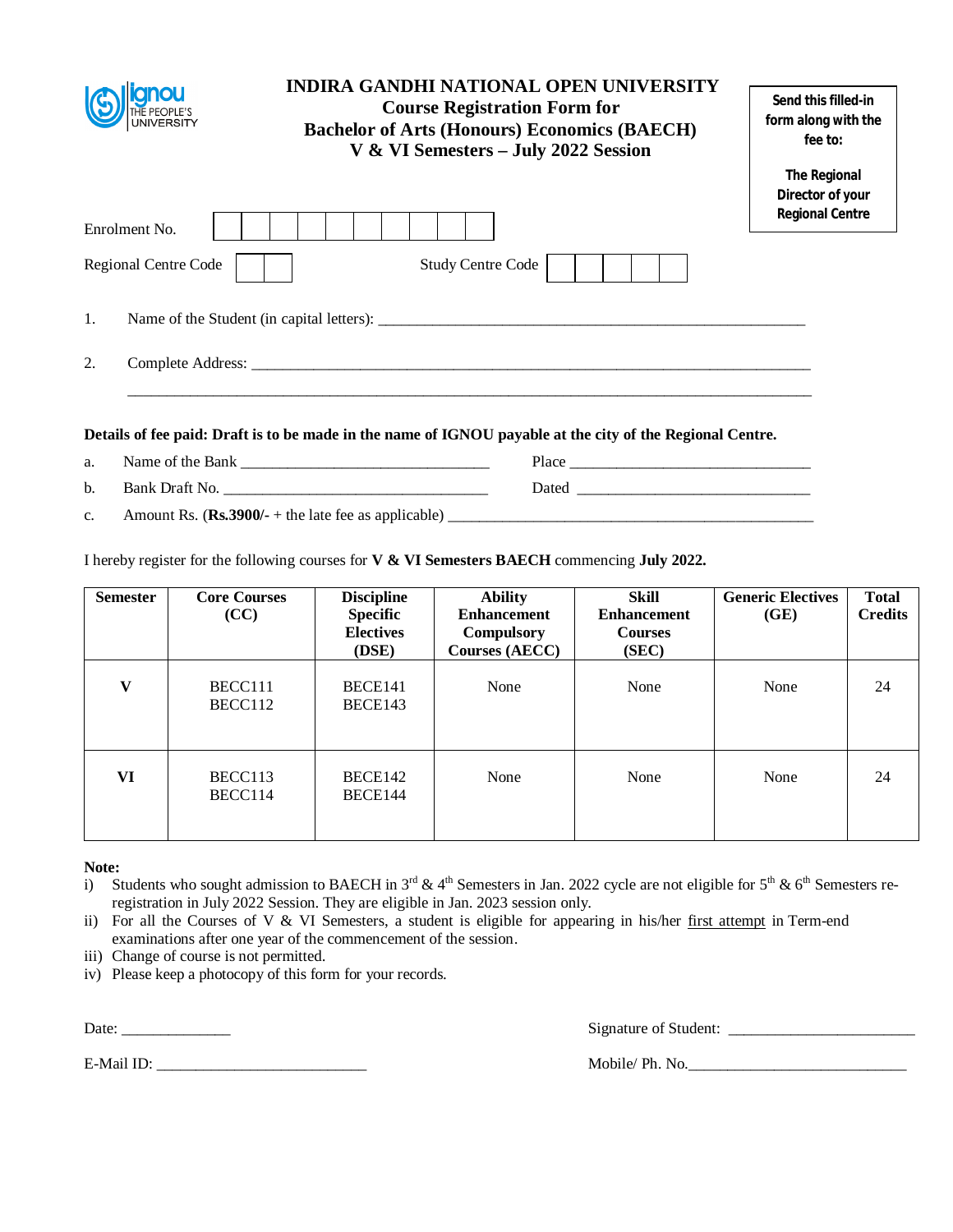| <b>INDIRA GANDHI NATIONAL OPEN UNIVERSITY</b><br><b>Course Registration Form for</b><br><b>Bachelor of Arts (Honours) History (BAHIH)</b><br>III & IV Semesters - July 2022 Session |                                           | Send this filled-in<br>form along with the<br>fee to:             |
|-------------------------------------------------------------------------------------------------------------------------------------------------------------------------------------|-------------------------------------------|-------------------------------------------------------------------|
| Enrolment No.                                                                                                                                                                       |                                           | <b>The Regional</b><br>Director of your<br><b>Regional Centre</b> |
| Regional Centre Code                                                                                                                                                                | <b>Study Centre Code</b>                  |                                                                   |
| 1.                                                                                                                                                                                  | Name of the Student (in capital letters): |                                                                   |
| 2.                                                                                                                                                                                  |                                           |                                                                   |

- a. Name of the Bank \_\_\_\_\_\_\_\_\_\_\_\_\_\_\_\_\_\_\_\_\_\_\_\_\_\_\_\_\_\_\_\_ Place \_\_\_\_\_\_\_\_\_\_\_\_\_\_\_\_\_\_\_\_\_\_\_\_\_\_\_\_\_\_\_
- b. Bank Draft No. \_\_\_\_\_\_\_\_\_\_\_\_\_\_\_\_\_\_\_\_\_\_\_\_\_\_\_\_\_\_\_\_\_\_ Dated \_\_\_\_\_\_\_\_\_\_\_\_\_\_\_\_\_\_\_\_\_\_\_\_\_\_\_\_\_\_
- c. Amount Rs.  $(\mathbf{Rs.3900/-} + \text{the late fee as applicable})$

I hereby register for the following courses for **III & IV Semesters BAHIH** commencing **July 2022.** 

| <b>Semester</b> | <b>Core Courses</b> | <b>Discipline</b> | <b>Ability</b>        | <b>Skill</b>       | <b>Generic Electives</b> | <b>Total</b>   |
|-----------------|---------------------|-------------------|-----------------------|--------------------|--------------------------|----------------|
|                 | (CC)                | <b>Specific</b>   | <b>Enhancement</b>    | <b>Enhancement</b> | (GE)                     | <b>Credits</b> |
|                 |                     | <b>Electives</b>  | Compulsory            | <b>Courses</b>     |                          |                |
|                 |                     | (DSE)             | <b>Courses (AECC)</b> | (SEC)              |                          |                |
|                 |                     |                   |                       | <b>Any one</b>     | <b>Any one</b>           |                |
| III             | <b>BHIC105</b>      | None              | None                  | <b>BANS 183</b>    | <b>BSOG</b> 173          | 28             |
|                 | <b>BHIC106</b>      |                   |                       | <b>BPCS 183</b>    | <b>BPCG 173</b>          |                |
|                 | BHIC107             |                   |                       | <b>BPCS 185</b>    | <b>BPAG 173</b>          |                |
|                 |                     |                   |                       | <b>BHDS 183</b>    | <b>BHDG 173</b>          |                |
|                 |                     |                   |                       | <b>BEGS 183</b>    | <b>BEGG 173</b>          |                |
|                 |                     |                   |                       | <b>BEGS 185</b>    |                          |                |
|                 |                     |                   |                       | <b>BCOS 183</b>    |                          |                |
|                 |                     |                   |                       | Any one            | Any one                  |                |
| IV              | BHIC108             | None              | None                  | <b>BPAS 184</b>    | <b>BPAG 174</b>          | 28             |
|                 | BHIC109             |                   |                       | <b>BANS 184</b>    | <b>BPCG 174</b>          |                |
|                 | BHIC110             |                   |                       | <b>BECS 184</b>    | <b>BEGG 174</b>          |                |
|                 |                     |                   |                       | <b>BPCS 184</b>    |                          |                |
|                 |                     |                   |                       | <b>BPCS 186</b>    |                          |                |
|                 |                     |                   |                       | <b>BHDS 184</b>    |                          |                |
|                 |                     |                   |                       | <b>BSOS 184</b>    |                          |                |
|                 |                     |                   |                       | <b>BEGS 186</b>    |                          |                |
|                 |                     |                   |                       | <b>BCOS 184</b>    |                          |                |

**Note:**

- i) Students who sought admission to BAHIH in 1<sup>st</sup> & 2<sup>nd</sup> Semesters in Jan. 2022 cycle are not eligible for 3<sup>rd</sup> & 4<sup>th</sup> Semesters reregistration in July 2022 Session. They are eligible in Jan. 2023 session only.
- ii) For all the Courses of III & IV Semesters, a student is eligible for appearing in his/her first attempt in Term-end examinations after one year of the commencement of the session.
- iii) Change of course is not permitted.
- iv) Please keep a photocopy of this form for your records.

Date: \_\_\_\_\_\_\_\_\_\_\_\_\_\_ Signature of Student: \_\_\_\_\_\_\_\_\_\_\_\_\_\_\_\_\_\_\_\_\_\_\_\_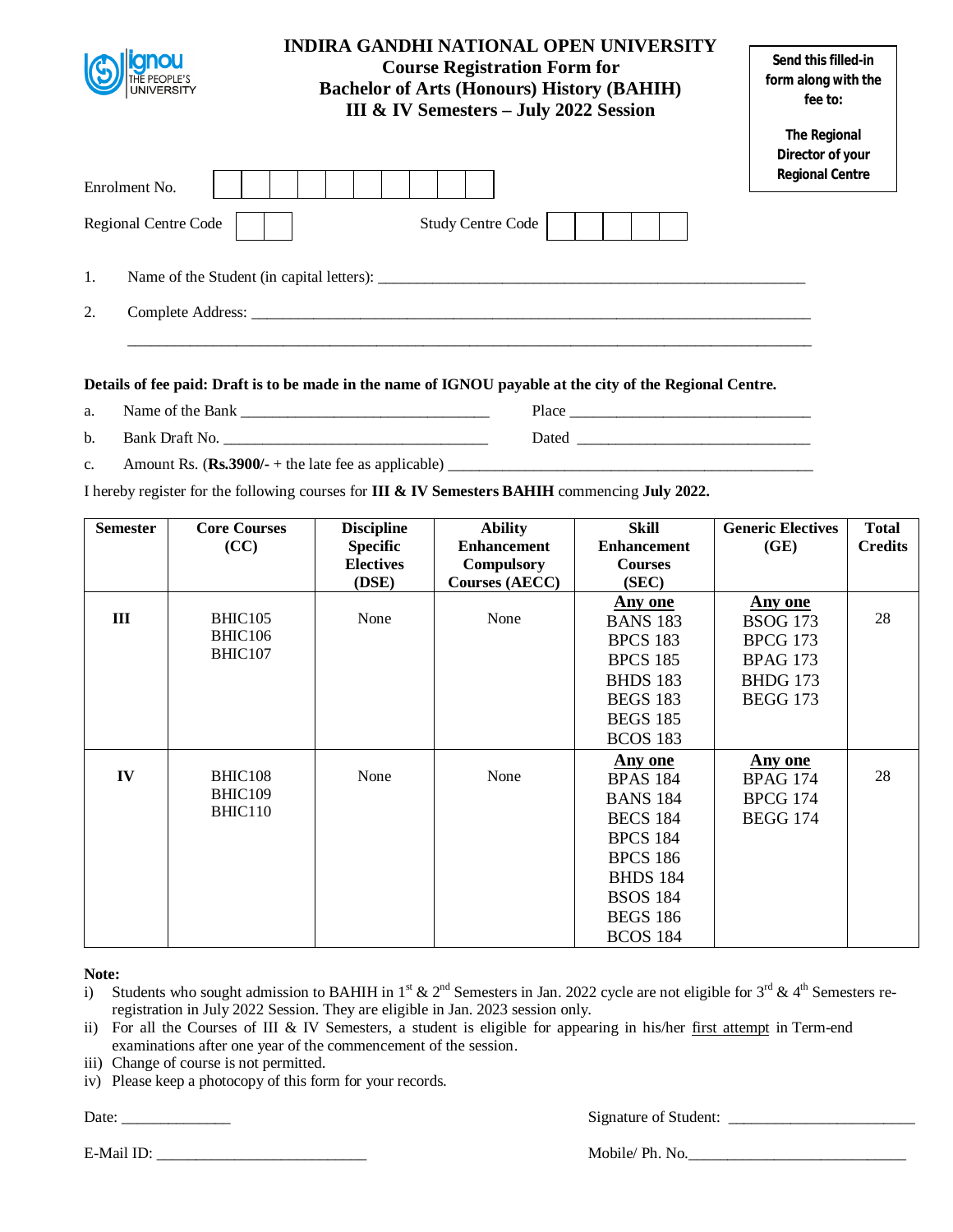|                      | INDIRA GANDHI NATIONAL OPEN UNIVERSITY<br><b>Course Registration Form for</b><br><b>Bachelor of Arts (Honours) History (BAHIH)</b><br>V & VI Semesters - July 2022 Session | Send this filled-in<br>form along with the<br>fee to:             |
|----------------------|----------------------------------------------------------------------------------------------------------------------------------------------------------------------------|-------------------------------------------------------------------|
| Enrolment No.        |                                                                                                                                                                            | <b>The Regional</b><br>Director of your<br><b>Regional Centre</b> |
| Regional Centre Code | <b>Study Centre Code</b>                                                                                                                                                   |                                                                   |
| 1.                   | Name of the Student (in capital letters):                                                                                                                                  |                                                                   |
| 2.                   | Complete Address:                                                                                                                                                          |                                                                   |

- a. Name of the Bank Place
- b. Bank Draft No. \_\_\_\_\_\_\_\_\_\_\_\_\_\_\_\_\_\_\_\_\_\_\_\_\_\_\_\_\_\_\_\_\_\_ Dated \_\_\_\_\_\_\_\_\_\_\_\_\_\_\_\_\_\_\_\_\_\_\_\_\_\_\_\_\_\_
- c. Amount Rs.  $(\mathbf{Rs.3900/-} + \text{the late fee as applicable})$

I hereby register for the following courses for **V & VI Semesters BAHIH** commencing **July 2022.** 

| <b>Semester</b> | <b>Core Courses</b><br>(CC) | <b>Discipline</b><br><b>Specific</b><br><b>Electives</b><br>(DSE) | <b>Ability</b><br><b>Enhancement</b><br><b>Compulsory</b><br><b>Courses (AECC)</b> | Skill<br><b>Enhancement</b><br><b>Courses</b><br>(SEC) | <b>Generic Electives</b><br>(GE) | <b>Total</b><br><b>Credits</b> |
|-----------------|-----------------------------|-------------------------------------------------------------------|------------------------------------------------------------------------------------|--------------------------------------------------------|----------------------------------|--------------------------------|
| $\mathbf{V}$    | BHIC111<br>BHIC112          | <b>BHIE141</b><br>BHIE143                                         | None                                                                               | None                                                   | None                             | 24                             |
| VI              | BHIC113<br>BHIC114          | BHIE142<br><b>BHIE144</b>                                         | None                                                                               | None                                                   | None                             | 24                             |

## **Note:**

- i) Students who sought admission to BAHIH in  $3<sup>rd</sup>$  & 4<sup>th</sup> Semesters in Jan. 2022 cycle are not eligible for  $5<sup>th</sup>$  & 6<sup>th</sup> Semesters reregistration in July 2022 Session. They are eligible in Jan. 2023 session only.
- ii) For all the Courses of V & VI Semesters, a student is eligible for appearing in his/her first attempt in Term-end examinations after one year of the commencement of the session.
- iii) Change of course is not permitted.
- iv) Please keep a photocopy of this form for your records.

Date: \_\_\_\_\_\_\_\_\_\_\_\_\_\_ Signature of Student: \_\_\_\_\_\_\_\_\_\_\_\_\_\_\_\_\_\_\_\_\_\_\_\_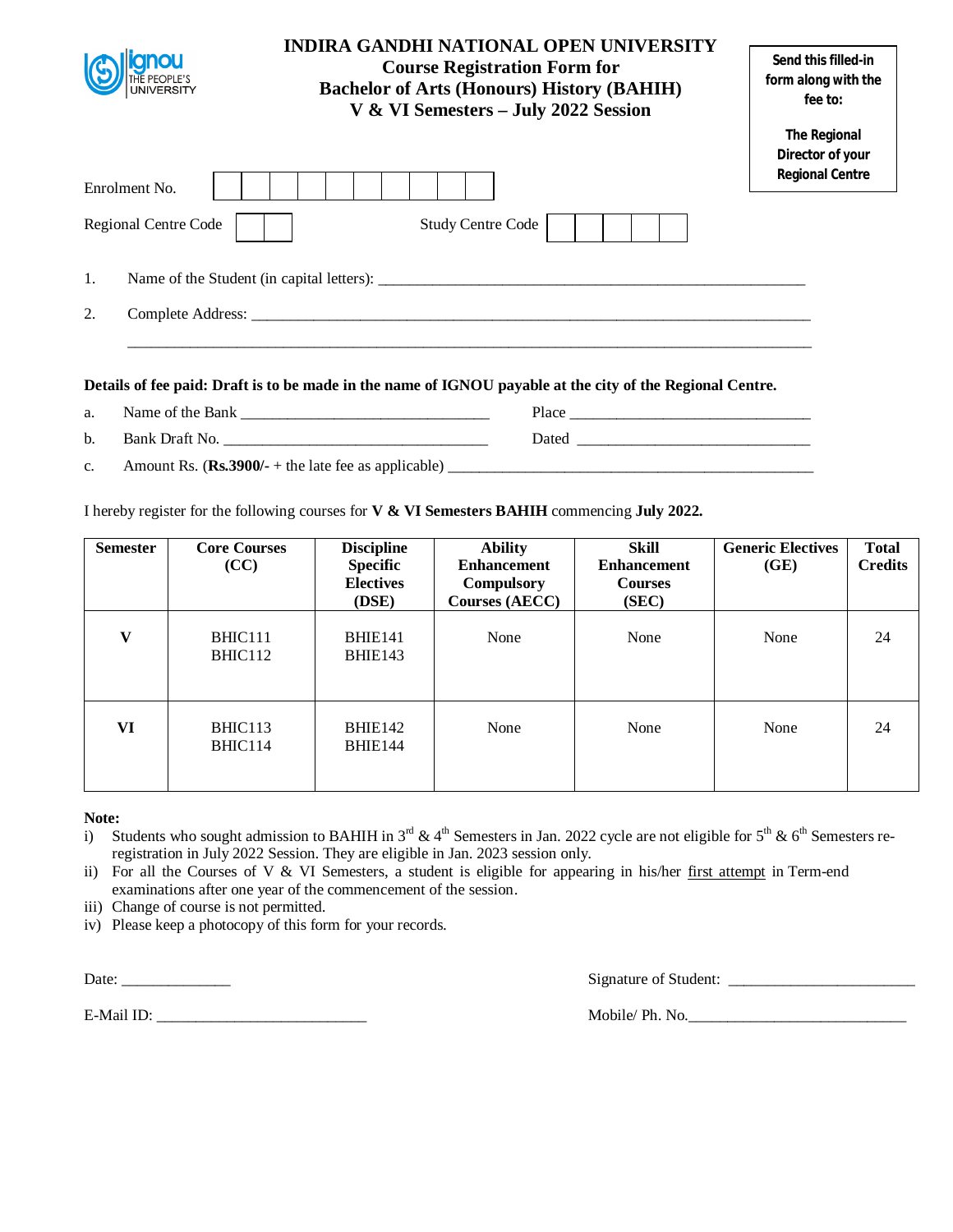| THE PEOPLE'S<br>UNIVERSITY                   | INDIRA GANDHI NATIONAL OPEN UNIVERSITY<br><b>Course Registration Form for</b><br>Bachelor of Arts (Honours) Pub. Admn. (BAPAH)<br>III & IV Semesters - July 2022 Session | Send this filled-in<br>form along with the<br>fee to:             |
|----------------------------------------------|--------------------------------------------------------------------------------------------------------------------------------------------------------------------------|-------------------------------------------------------------------|
| Enrolment No.<br><b>Regional Centre Code</b> | <b>Study Centre Code</b>                                                                                                                                                 | <b>The Regional</b><br>Director of your<br><b>Regional Centre</b> |
| 1.                                           |                                                                                                                                                                          |                                                                   |
| 2.                                           |                                                                                                                                                                          |                                                                   |

a. Name of the Bank **Department** Place

b. Bank Draft No. \_\_\_\_\_\_\_\_\_\_\_\_\_\_\_\_\_\_\_\_\_\_\_\_\_\_\_\_\_\_\_\_\_\_ Dated \_\_\_\_\_\_\_\_\_\_\_\_\_\_\_\_\_\_\_\_\_\_\_\_\_\_\_\_\_\_

c. Amount Rs.  $(\mathbf{Rs.3900/-} + \text{the late fee as applicable})$ 

I hereby register for the following courses for **III & IV Semesters BAPAH** commencing **July 2022.** 

| <b>Semester</b> | <b>Core Courses</b> | <b>Discipline</b> | <b>Ability</b>        | <b>Skill</b>       | <b>Generic Electives</b> | <b>Total</b>   |
|-----------------|---------------------|-------------------|-----------------------|--------------------|--------------------------|----------------|
|                 | (CC)                | <b>Specific</b>   | <b>Enhancement</b>    | <b>Enhancement</b> | (GE)                     | <b>Credits</b> |
|                 |                     | <b>Electives</b>  | Compulsory            | <b>Courses</b>     |                          |                |
|                 |                     | (DSE)             | <b>Courses (AECC)</b> | (SEC)              |                          |                |
|                 |                     |                   |                       | Any one            | Any one                  |                |
| Ш               | BPAC105             | None              | None                  | <b>BANS 183</b>    | <b>BPCG 173</b>          | 28             |
|                 | BPAC106             |                   |                       | <b>BPCS 183</b>    | <b>BHDG 173</b>          |                |
|                 | BPAC107             |                   |                       | <b>BPCS 185</b>    | <b>BEGG 173</b>          |                |
|                 |                     |                   |                       | <b>BHDS 183</b>    | <b>BSOG 173</b>          |                |
|                 |                     |                   |                       | <b>BEGS 183</b>    |                          |                |
|                 |                     |                   |                       | <b>BEGS 185</b>    |                          |                |
|                 |                     |                   |                       | <b>BCOS 183</b>    |                          |                |
|                 |                     |                   |                       | Any one            | Any one                  |                |
| IV              | BPAC108             | None              | None                  | <b>BSOS 184</b>    | <b>BPCG 174</b>          | 28             |
|                 | BPAC109             |                   |                       | <b>BANS 184</b>    | <b>BEGG 174</b>          |                |
|                 | BPAC110             |                   |                       | <b>BECS 184</b>    |                          |                |
|                 |                     |                   |                       | <b>BPCS 184</b>    |                          |                |
|                 |                     |                   |                       | <b>BPCS 186</b>    |                          |                |
|                 |                     |                   |                       | <b>BPAS 184</b>    |                          |                |
|                 |                     |                   |                       | <b>BHDS 184</b>    |                          |                |
|                 |                     |                   |                       | <b>BEGS 186</b>    |                          |                |
|                 |                     |                   |                       | <b>BCOS 184</b>    |                          |                |

**Note:**

i) Students who sought admission to BAPAH in 1<sup>st</sup> & 2<sup>nd</sup> Semesters in Jan. 2022 cycle are not eligible for 3<sup>rd</sup> & 4<sup>th</sup> Semesters reregistration in July 2022 Session. They are eligible in Jan. 2023 session only.

- ii) For all the Courses of III & IV Semesters, a student is eligible for appearing in his/her first attempt in Term-end examinations after one year of the commencement of the session.
- iii) Change of course is not permitted.
- iv) Please keep a photocopy of this form for your records.

Date: \_\_\_\_\_\_\_\_\_\_\_\_\_\_ Signature of Student: \_\_\_\_\_\_\_\_\_\_\_\_\_\_\_\_\_\_\_\_\_\_\_\_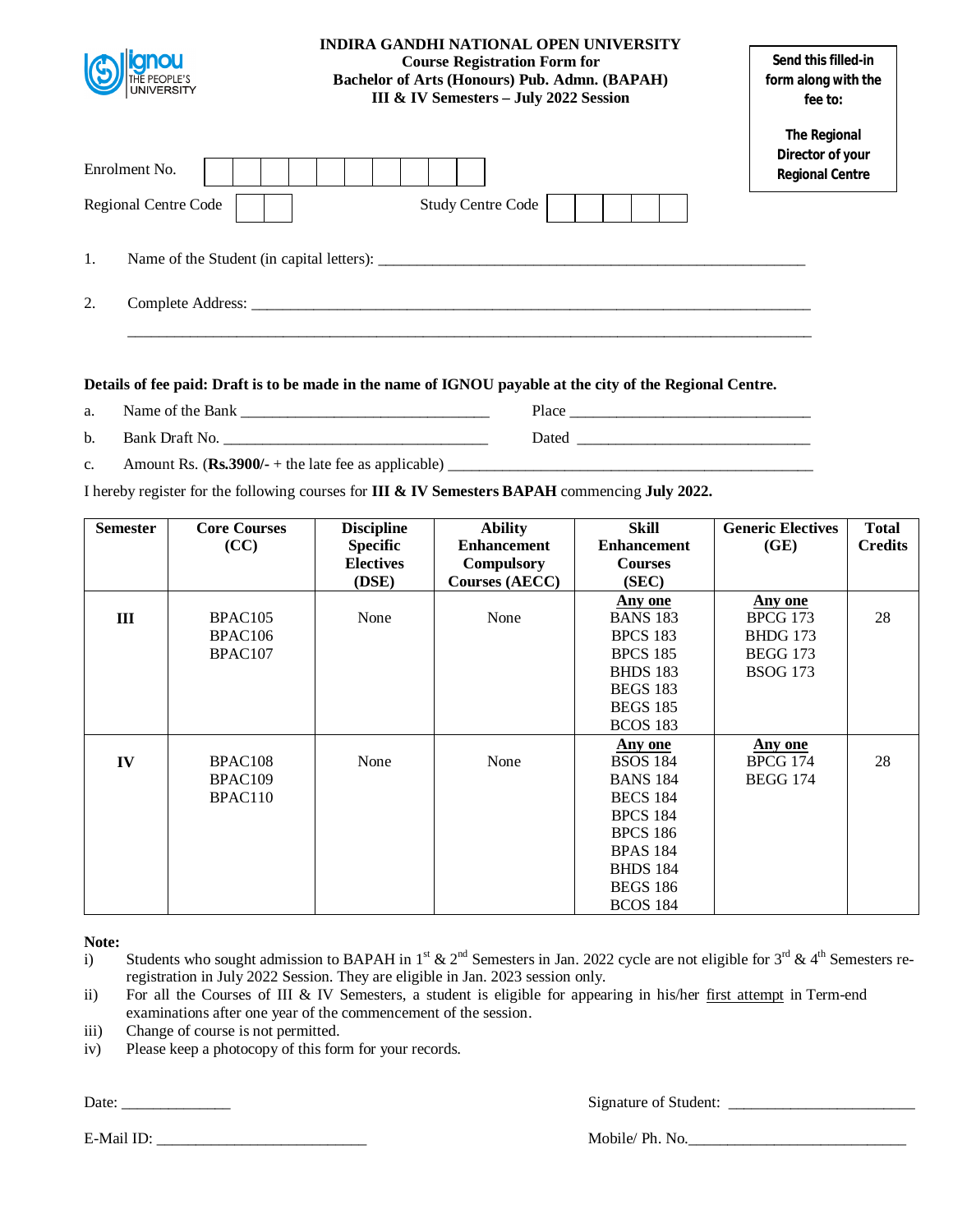| <b>INDIRA GANDHI NATIONAL OPEN UNIVERSITY</b><br><b>Course Registration Form for</b><br><b>Bachelor of Arts (Honours) Pub. Admn. (BAPAH)</b><br>V & VI Semesters - July 2022 Session |  |                          | Send this filled-in<br>form along with the<br>fee to:      |
|--------------------------------------------------------------------------------------------------------------------------------------------------------------------------------------|--|--------------------------|------------------------------------------------------------|
| Enrolment No.                                                                                                                                                                        |  |                          | The Regional<br>Director of your<br><b>Regional Centre</b> |
| Regional Centre Code                                                                                                                                                                 |  | <b>Study Centre Code</b> |                                                            |
| 1.                                                                                                                                                                                   |  |                          |                                                            |
| 2.                                                                                                                                                                                   |  |                          |                                                            |

- a. Name of the Bank **Department of the Sank** Place **Place**
- b. Bank Draft No. \_\_\_\_\_\_\_\_\_\_\_\_\_\_\_\_\_\_\_\_\_\_\_\_\_\_\_\_\_\_\_\_\_\_ Dated \_\_\_\_\_\_\_\_\_\_\_\_\_\_\_\_\_\_\_\_\_\_\_\_\_\_\_\_\_\_

c. Amount Rs.  $(\mathbf{Rs.3900/-} + \text{the late fee as applicable})$ 

I hereby register for the following courses for **V & VI Semesters BAPAH** commencing **July 2022.** 

| <b>Semester</b> | <b>Core Courses</b><br>(CC) | <b>Discipline</b><br><b>Specific</b><br><b>Electives</b><br>(DSE) | <b>Ability</b><br><b>Enhancement</b><br><b>Compulsory</b><br><b>Courses (AECC)</b> | <b>Skill</b><br><b>Enhancement</b><br><b>Courses</b><br>(SEC) | <b>Generic Electives</b><br>(GE) | <b>Total</b><br><b>Credits</b> |
|-----------------|-----------------------------|-------------------------------------------------------------------|------------------------------------------------------------------------------------|---------------------------------------------------------------|----------------------------------|--------------------------------|
| $\mathbf{V}$    | BPAC111<br>BPAC112          | BPAE141<br>BPAE143                                                | None                                                                               | None                                                          | None                             | 24                             |
| VI              | BPAC113<br>BPAC114          | BPAE142<br>BPAE144                                                | None                                                                               | None                                                          | None                             | 24                             |

## **Note:**

- i) Students who sought admission to BAPAH in  $3^{rd}$  & 4<sup>th</sup> Semesters in Jan. 2022 cycle are not eligible for  $5^{th}$  &  $6^{th}$  Semesters reregistration in July 2022 Session. They are eligible in Jan. 2023 session only.
- ii) For all the Courses of V & VI Semesters, a student is eligible for appearing in his/her first attempt in Term-end examinations after one year of the commencement of the session.
- iii) Change of course is not permitted.
- iv) Please keep a photocopy of this form for your records.

Date: \_\_\_\_\_\_\_\_\_\_\_\_\_\_ Signature of Student: \_\_\_\_\_\_\_\_\_\_\_\_\_\_\_\_\_\_\_\_\_\_\_\_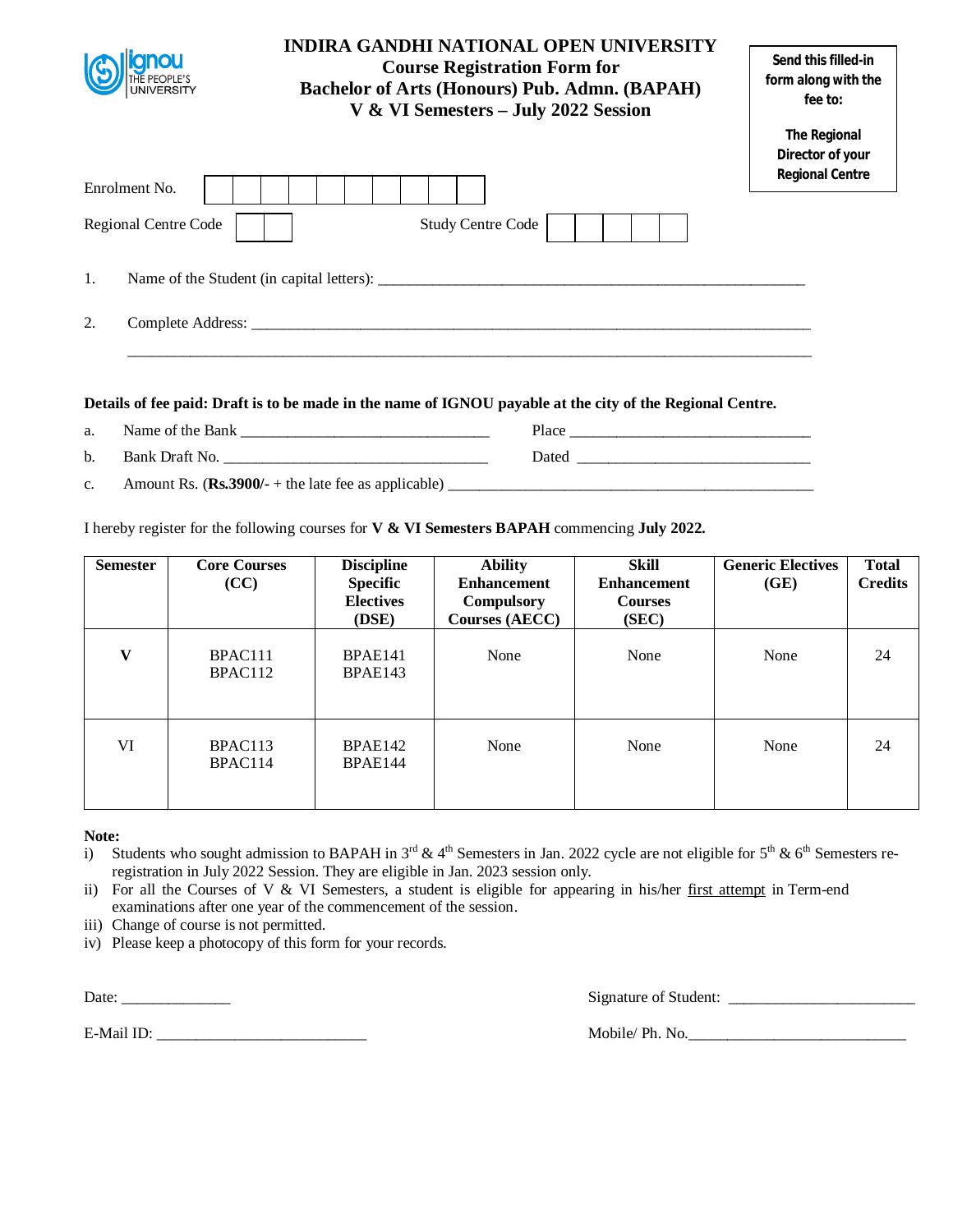|                      | INDIRA GANDHI NATIONAL OPEN UNIVERSITY<br><b>Course Registration Form for</b><br><b>Bachelor of Arts (Honours) Psychology (BAPCH)</b><br>III & IV Semesters - July 2022 Session | Send this filled-in<br>form along with the<br>fee to:             |
|----------------------|---------------------------------------------------------------------------------------------------------------------------------------------------------------------------------|-------------------------------------------------------------------|
| Enrolment No.        |                                                                                                                                                                                 | <b>The Regional</b><br>Director of your<br><b>Regional Centre</b> |
| Regional Centre Code | <b>Study Centre Code</b>                                                                                                                                                        |                                                                   |
| 1.<br>2.             | Name of the Student (in capital letters):<br>Complete Address:                                                                                                                  |                                                                   |
|                      |                                                                                                                                                                                 |                                                                   |

| ົ<br>a. |  | нас |  |
|---------|--|-----|--|
|         |  |     |  |

| b. |  | . |  |
|----|--|---|--|
|    |  |   |  |

c. Amount (**Rs.3500/-** + **Rs.600/-** for practicum component) + (late fee as applicable)

I hereby register for the following courses for **III & IV Semesters BAPCH** commencing **July 2022.** 

| <b>Semester</b> | <b>Core Courses</b> | <b>Discipline</b> | <b>Ability</b>     | Skill              | <b>Generic Electives</b> | <b>Total</b>   |
|-----------------|---------------------|-------------------|--------------------|--------------------|--------------------------|----------------|
|                 | (CC)                | <b>Specific</b>   | <b>Enhancement</b> | <b>Enhancement</b> | (GE)                     | <b>Credits</b> |
|                 |                     | <b>Electives</b>  | Compulsory         | <b>Courses</b>     |                          |                |
|                 |                     | (DSE)             | Courses (AECC)     | (SEC)              |                          |                |
|                 |                     |                   |                    | Any one            | Any one                  |                |
| Ш               | BPCC105             | None              | None               | <b>BANS 183</b>    | BSOG173                  | 28             |
|                 | BPCC106             |                   |                    | <b>BHDS</b> 183    | <b>BPAG 173</b>          |                |
|                 | BPCC <sub>107</sub> |                   |                    | <b>BEGS 183</b>    | <b>BHDG</b> 173          |                |
|                 |                     |                   |                    | <b>BEGS 185</b>    | <b>BEGG 173</b>          |                |
|                 |                     |                   |                    | <b>BCOS 183</b>    |                          |                |
|                 |                     |                   |                    | Any one            | Any one                  |                |
| IV              | BPCC <sub>108</sub> | None              | None               | <b>BSOS 184</b>    | <b>BPAG 174</b>          | 28             |
|                 | BPCC109             |                   |                    | <b>BANS184</b>     | <b>BEGG 174</b>          |                |
|                 | BPCC <sub>110</sub> |                   |                    | <b>BECS 184</b>    |                          |                |
|                 |                     |                   |                    | <b>BHDS</b> 184    |                          |                |
|                 |                     |                   |                    | <b>BEGS 186</b>    |                          |                |
|                 |                     |                   |                    | <b>BCOS 184</b>    |                          |                |

**Note:**

i) Students who sought admission to BAPCH in 1<sup>st</sup> & 2<sup>nd</sup> Semesters in Jan. 2022 cycle are not eligible for 3<sup>rd</sup> & 4<sup>th</sup> Semesters reregistration in July 2022 Session. They are eligible in Jan. 2023 session only.

- ii) For all the Courses of III & IV Semesters, a student is eligible for appearing in his/her first attempt in Term-end examinations after one year of the commencement of the session.
- iii) Change of course is not permitted.
- iv) Please keep a photocopy of this form for your records.

Date: \_\_\_\_\_\_\_\_\_\_\_\_\_\_ Signature of Student: \_\_\_\_\_\_\_\_\_\_\_\_\_\_\_\_\_\_\_\_\_\_\_\_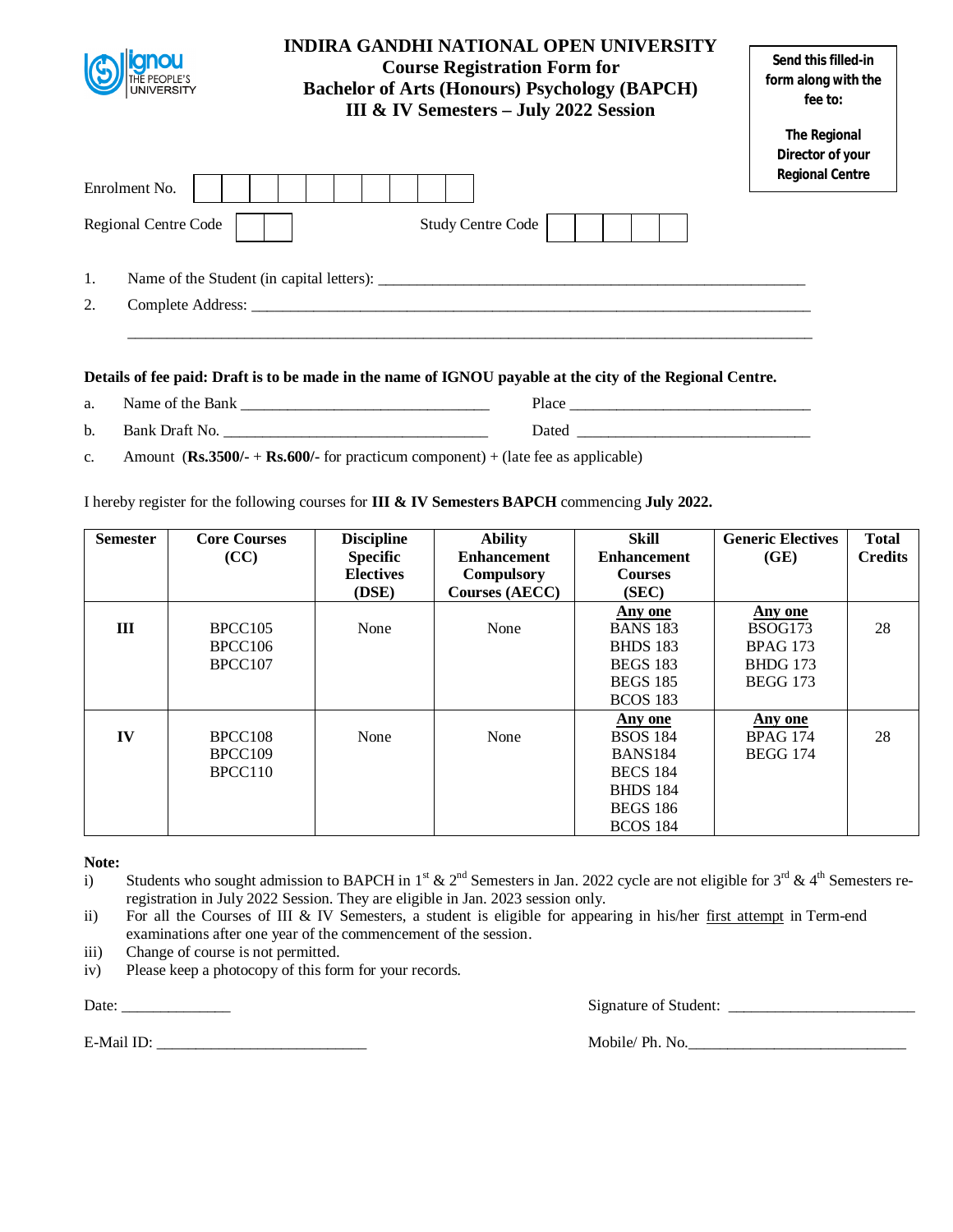| <b>Bachelor of Arts (Honours) Psychology (BAPCH)</b><br><b>UNIVERSITY</b><br>V & VI Semesters - July 2022 Session | form along with the<br>fee to:                                    |
|-------------------------------------------------------------------------------------------------------------------|-------------------------------------------------------------------|
| Enrolment No.                                                                                                     | <b>The Regional</b><br>Director of your<br><b>Regional Centre</b> |
| Regional Centre Code<br><b>Study Centre Code</b>                                                                  |                                                                   |
| 1.<br>Name of the Student (in capital letters):                                                                   |                                                                   |
| 2.                                                                                                                |                                                                   |

- a. Name of the Bank **Department** Place b. Bank Draft No. \_\_\_\_\_\_\_\_\_\_\_\_\_\_\_\_\_\_\_\_\_\_\_\_\_\_\_\_\_\_\_\_\_\_ Dated \_\_\_\_\_\_\_\_\_\_\_\_\_\_\_\_\_\_\_\_\_\_\_\_\_\_\_\_\_\_
- c. Amount (**Rs.3500/-** + **Rs.600/-** for practicum component) + (late fee as applicable)

I hereby register for the following courses for V & VI Semester BAPCH commencing July 2022.

| <b>Semester</b> | <b>Core Courses</b><br>(CC) | <b>Discipline</b><br><b>Specific</b><br><b>Electives</b><br>(DSE) | <b>Ability</b><br><b>Enhancement</b><br><b>Compulsory</b><br><b>Courses (AECC)</b> | <b>Skill</b><br><b>Enhancement</b><br><b>Courses</b><br>(SEC) | <b>Generic Electives</b><br>(GE) | <b>Total</b><br><b>Credits</b> |
|-----------------|-----------------------------|-------------------------------------------------------------------|------------------------------------------------------------------------------------|---------------------------------------------------------------|----------------------------------|--------------------------------|
| $\mathbf{V}$    | BPCC111<br>BPCC112          | BPCE141<br>BPCE143                                                | None                                                                               | None                                                          | None                             | 24                             |
| VI              | BPCC113<br>BPCC114          | BPCE142<br>BPCE144                                                | None                                                                               | None                                                          | None                             | 24                             |

## **Note:**

i) Students who sought admission to BAPCH in  $3^{rd}$  & 4<sup>th</sup> Semesters in Jan. 2022 cycle are not eligible for  $5^{th}$  & 6<sup>th</sup> Semesters reregistration in July 2022 Session. They are eligible in Jan. 2023 session only.

- ii) For all the Courses of V & VI Semesters, a student is eligible for appearing in his/her first attempt in Term-end examinations after one year of the commencement of the session.
- iii) Change of course is not permitted.
- iv) Please keep a photocopy of this form for your records.

Date: \_\_\_\_\_\_\_\_\_\_\_\_\_\_ Signature of Student: \_\_\_\_\_\_\_\_\_\_\_\_\_\_\_\_\_\_\_\_\_\_\_\_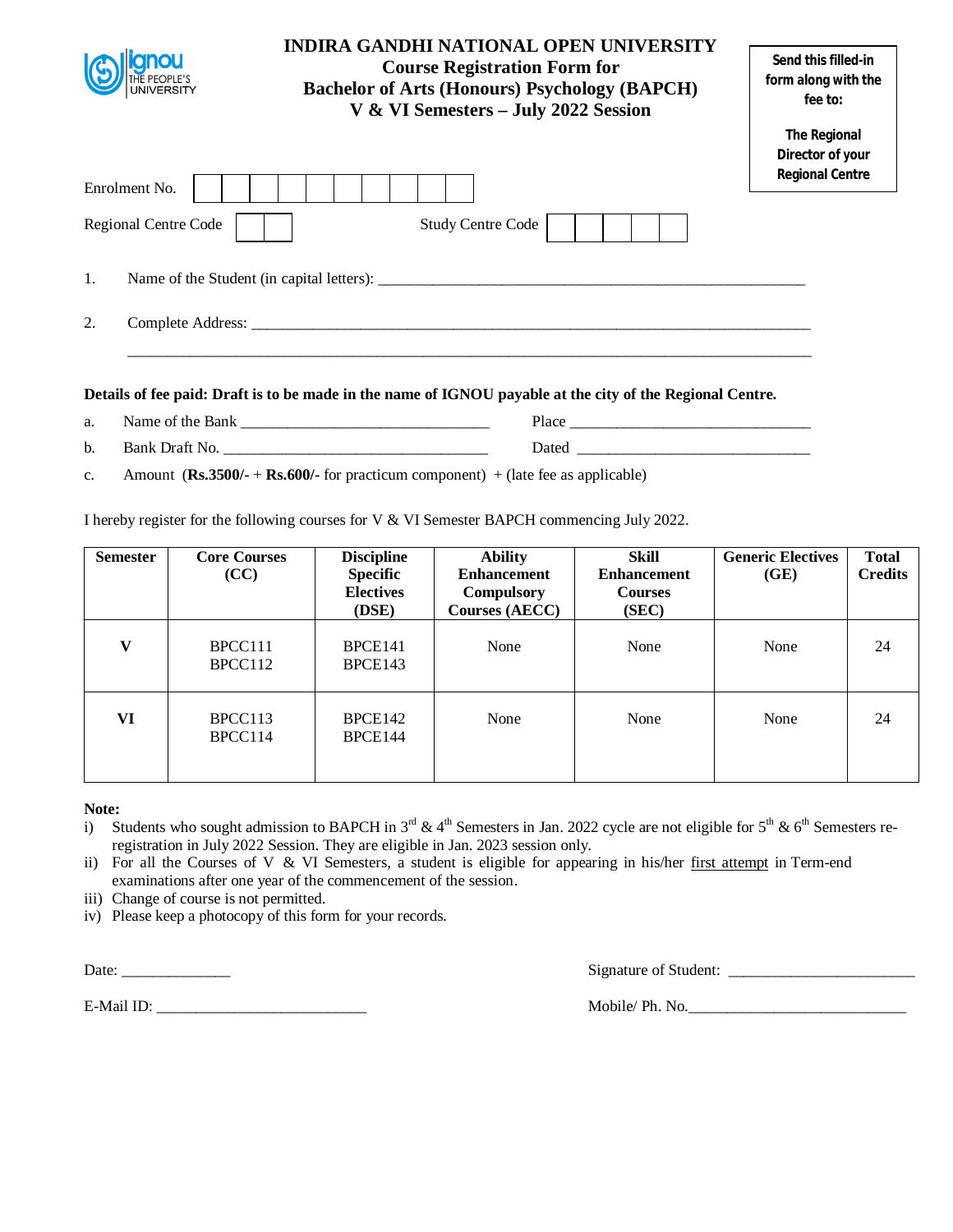| THE PEOPLE'S<br>UNIVERSITY | <b>INDIRA GANDHI NATIONAL OPEN UNIVERSITY</b><br><b>Course Registration Form for</b><br><b>Bachelor of Arts (Honours) Pol. Science (BAPSH)</b><br>III & IV Semesters - July 2022 Session | Send this filled-in<br>form along with the<br>fee to:             |
|----------------------------|------------------------------------------------------------------------------------------------------------------------------------------------------------------------------------------|-------------------------------------------------------------------|
| Enrolment No.              |                                                                                                                                                                                          | <b>The Regional</b><br>Director of your<br><b>Regional Centre</b> |
| Regional Centre Code       | <b>Study Centre Code</b>                                                                                                                                                                 |                                                                   |
| 1.                         |                                                                                                                                                                                          |                                                                   |
| 2.                         |                                                                                                                                                                                          |                                                                   |

- a. Name of the Bank \_\_\_\_\_\_\_\_\_\_\_\_\_\_\_\_\_\_\_\_\_\_\_\_\_\_\_\_\_\_\_\_ Place \_\_\_\_\_\_\_\_\_\_\_\_\_\_\_\_\_\_\_\_\_\_\_\_\_\_\_\_\_\_\_
- b. Bank Draft No. \_\_\_\_\_\_\_\_\_\_\_\_\_\_\_\_\_\_\_\_\_\_\_\_\_\_\_\_\_\_\_\_\_\_ Dated \_\_\_\_\_\_\_\_\_\_\_\_\_\_\_\_\_\_\_\_\_\_\_\_\_\_\_\_\_\_
- c. Amount Rs.  $(\text{Rs.3900/-} + \text{the late fee as applicable})$

I hereby register for the following courses for **III & IV Semesters BAPSH** commencing **January 2022.** 

| <b>Semester</b> | <b>Core Courses</b><br>(CC) | <b>Discipline</b><br><b>Specific</b> | <b>Ability</b><br><b>Enhancement</b> | Skill<br><b>Enhancement</b> | <b>Generic Electives</b><br>(GE) | <b>Total</b><br><b>Credits</b> |
|-----------------|-----------------------------|--------------------------------------|--------------------------------------|-----------------------------|----------------------------------|--------------------------------|
|                 |                             | <b>Electives</b>                     | Compulsory                           | <b>Courses</b>              |                                  |                                |
|                 |                             | (DSE)                                | <b>Courses (AECC)</b>                | (SEC)                       |                                  |                                |
|                 |                             |                                      |                                      | <b>Any One</b>              | <b>Any One</b>                   |                                |
| Ш               | BPSC <sub>105</sub>         | None                                 | None                                 | <b>BANS 183</b>             | <b>BSOG 173</b>                  | 28                             |
|                 | BPAC <sub>101</sub>         |                                      |                                      | <b>BPCS 183</b>             | <b>BPCG 173</b>                  |                                |
|                 | <b>BPSC107</b>              |                                      |                                      | <b>BPCS 185</b>             | <b>BPAG 173</b>                  |                                |
|                 |                             |                                      |                                      | <b>BHDS 183</b>             | <b>BHDG</b> 173                  |                                |
|                 |                             |                                      |                                      | <b>BEGS 183</b>             | <b>BEGG 173</b>                  |                                |
|                 |                             |                                      |                                      | <b>BEGS 185</b>             |                                  |                                |
|                 |                             |                                      |                                      | <b>BCOS 183</b>             |                                  |                                |
|                 |                             |                                      |                                      | <b>Any One</b>              | <b>Any One</b>                   |                                |
| IV              | BPSC <sub>109</sub>         | None                                 | None                                 | <b>BSOS 184</b>             | <b>BPAG 174</b>                  | 28                             |
|                 | BPAC <sub>108</sub>         |                                      |                                      | <b>BANS 184</b>             | <b>BPCG 174</b>                  |                                |
|                 | BPSC110                     |                                      |                                      | <b>BECS 184</b>             | <b>BEGG 174</b>                  |                                |
|                 |                             |                                      |                                      | <b>BPCS 184</b>             |                                  |                                |
|                 |                             |                                      |                                      | <b>BPCS 186</b>             |                                  |                                |
|                 |                             |                                      |                                      | <b>BPAS 184</b>             |                                  |                                |
|                 |                             |                                      |                                      | <b>BHDS 184</b>             |                                  |                                |
|                 |                             |                                      |                                      | <b>BEGS 186</b>             |                                  |                                |
|                 |                             |                                      |                                      | <b>BCOS 184</b>             |                                  |                                |

**Note:**

- i) Students who sought admission to BAPSH in 1<sup>st</sup> & 2<sup>nd</sup> Semesters in Jan. 2022 cycle are not eligible for 3<sup>rd</sup> & 4<sup>th</sup> Semesters reregistration in July 2022 Session. They are eligible in Jan. 2023 session only.
- ii) For all the Courses of III & IV Semesters, a student is eligible for appearing in his/her first attempt in Term-end examinations after one year of the commencement of the session.
- iii) Change of course is not permitted.
- iv) Please keep a photocopy of this form for your records.

Date: \_\_\_\_\_\_\_\_\_\_\_\_\_\_ Signature of Student: \_\_\_\_\_\_\_\_\_\_\_\_\_\_\_\_\_\_\_\_\_\_\_\_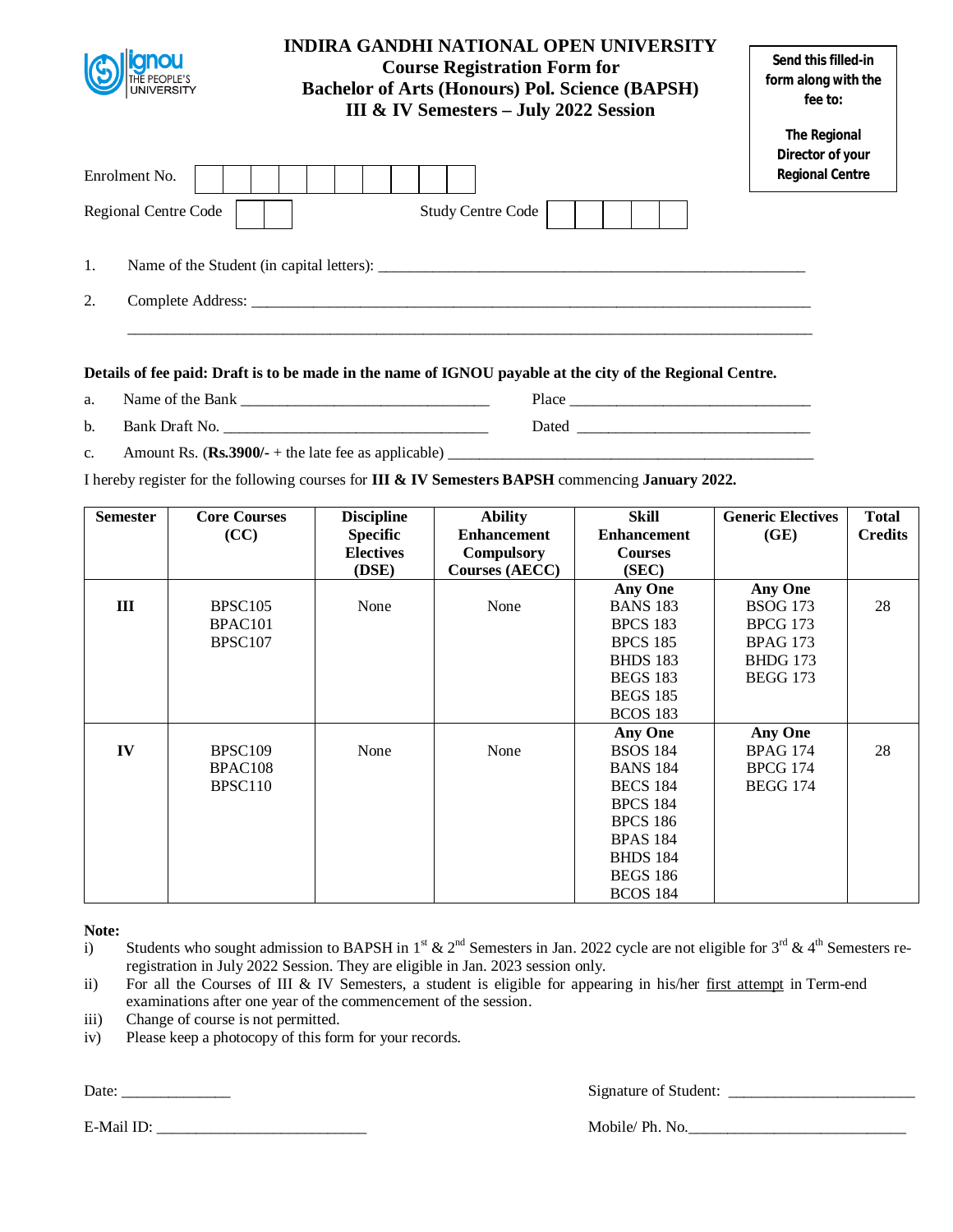| Enrolment No.<br>Regional Centre Code | <b>INDIRA GANDHI NATIONAL OPEN UNIVERSITY</b><br><b>Course Registration Form for</b><br><b>Bachelor of Arts (Honours) Pol. Science (BAPSH)</b><br>V & VI Semesters - July 2022 Session<br><b>Study Centre Code</b> | Send this filled-in<br>form along with the<br>fee to:<br><b>The Regional</b><br>Director of your<br><b>Regional Centre</b> |
|---------------------------------------|--------------------------------------------------------------------------------------------------------------------------------------------------------------------------------------------------------------------|----------------------------------------------------------------------------------------------------------------------------|
| 1.                                    |                                                                                                                                                                                                                    |                                                                                                                            |
| 2.                                    |                                                                                                                                                                                                                    |                                                                                                                            |
|                                       | Details of fee paid: Draft is to be made in the name of IGNOU payable at the city of the Regional Centre.                                                                                                          |                                                                                                                            |
| a.                                    |                                                                                                                                                                                                                    |                                                                                                                            |
| b.                                    | Bank Draft No.                                                                                                                                                                                                     |                                                                                                                            |
| $C_{\bullet}$                         |                                                                                                                                                                                                                    |                                                                                                                            |
|                                       | I hereby register for the following courses for $V & W$ Semesters BAPSH commencing July 2022.                                                                                                                      |                                                                                                                            |

| <b>Semester</b> | <b>Core Courses</b><br>(CC)                | <b>Discipline</b><br><b>Specific</b><br><b>Electives</b><br>(DSE) | <b>Ability</b><br><b>Enhancement</b><br>Compulsory<br><b>Courses (AECC)</b> | Skill<br><b>Enhancement</b><br><b>Courses</b><br>(SEC) | <b>Generic Electives</b><br>(GE) | <b>Total</b><br><b>Credits</b> |
|-----------------|--------------------------------------------|-------------------------------------------------------------------|-----------------------------------------------------------------------------|--------------------------------------------------------|----------------------------------|--------------------------------|
| V               | BPSC <sub>111</sub><br>BPSC <sub>112</sub> | Any two:<br>BPSE <sub>141</sub><br>BPSE143<br><b>BPSE145</b>      | None                                                                        | None                                                   | None                             | 24                             |
| VI              | BPSC <sub>113</sub><br>BPSC114             | Any two:<br>BPSE <sub>142</sub><br>BPSE144<br><b>BPSE146</b>      | None                                                                        | None                                                   | None                             | 24                             |

#### **Note:**

- i) Students who sought admission to BAPSH in  $3<sup>rd</sup>$  & 4<sup>th</sup> Semesters in Jan. 2022 cycle are not eligible for  $5<sup>th</sup>$  & 6<sup>th</sup> Semesters reregistration in July 2022 Session. They are eligible in Jan. 2023 session only.
- ii) For all the Courses of V & VI Semesters, a student is eligible for appearing in his/her first attempt in Term-end examinations after one year of the commencement of the session.
- iii) Change of course is not permitted.
- iv) Please keep a photocopy of this form for your records.

Date: \_\_\_\_\_\_\_\_\_\_\_\_\_\_ Signature of Student: \_\_\_\_\_\_\_\_\_\_\_\_\_\_\_\_\_\_\_\_\_\_\_\_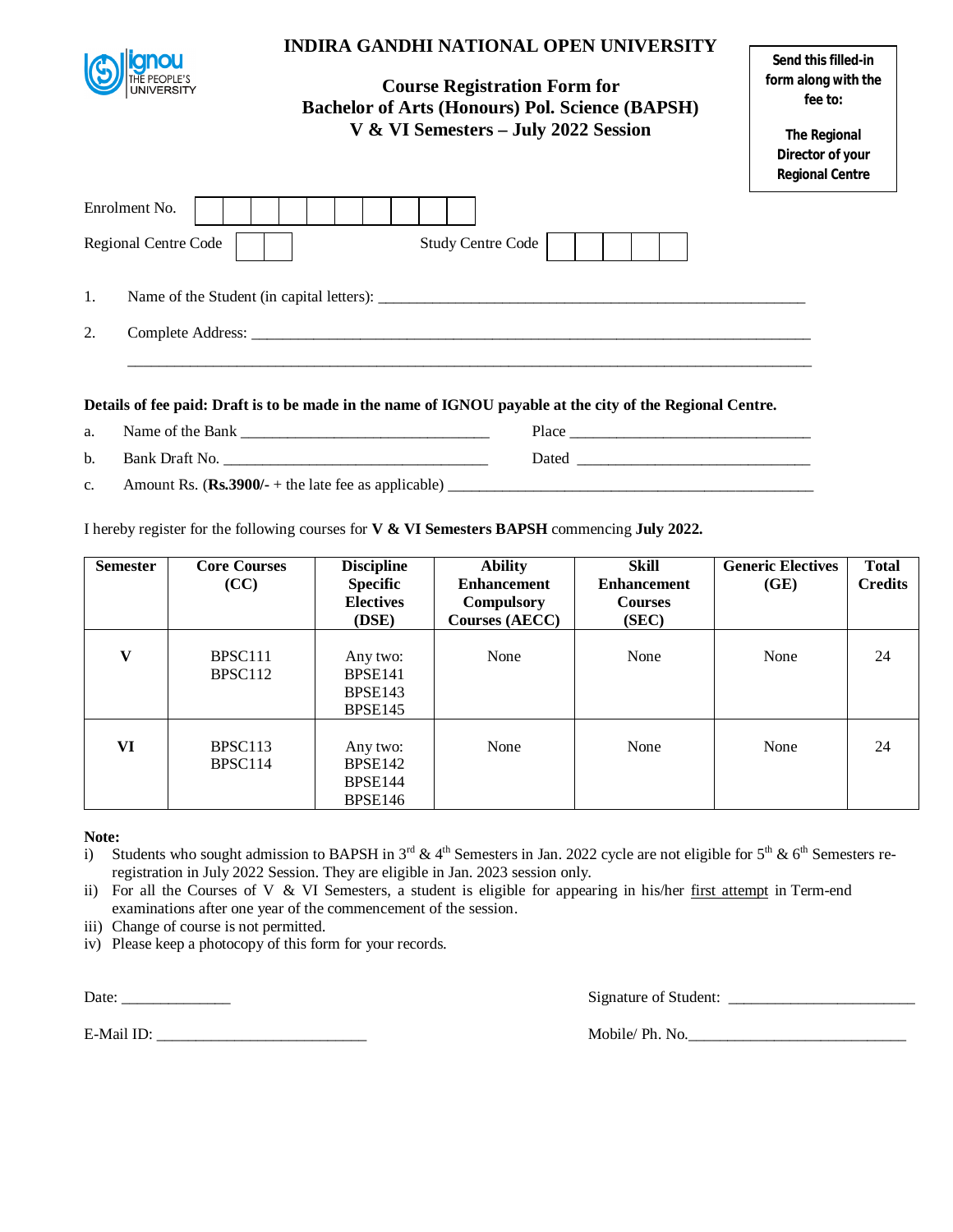| <b>UNIVERSITY</b>             | <b>INDIRA GANDHI NATIONAL OPEN UNIVERSITY</b><br><b>Course Registration Form for</b><br><b>Bachelor of Arts (Honours) Sociology (BASOH)</b><br>III & IV Semesters - July 2022 Session | Send this filled-in<br>form along with the<br>fee to:      |
|-------------------------------|---------------------------------------------------------------------------------------------------------------------------------------------------------------------------------------|------------------------------------------------------------|
| Enrolment No.                 |                                                                                                                                                                                       | The Regional<br>Director of your<br><b>Regional Centre</b> |
| Regional Centre Code          | <b>Study Centre Code</b>                                                                                                                                                              |                                                            |
| 1.<br>2.<br>Complete Address: |                                                                                                                                                                                       |                                                            |

\_\_\_\_\_\_\_\_\_\_\_\_\_\_\_\_\_\_\_\_\_\_\_\_\_\_\_\_\_\_\_\_\_\_\_\_\_\_\_\_\_\_\_\_\_\_\_\_\_\_\_\_\_\_\_\_\_\_\_\_\_\_\_\_\_\_\_\_\_\_\_\_\_\_\_\_\_\_\_\_\_\_\_\_\_\_\_\_

#### **Details of fee paid: Draft is to be made in the name of IGNOU payable at the city of the Regional Centre.**

- a. Name of the Bank \_\_\_\_\_\_\_\_\_\_\_\_\_\_\_\_\_\_\_\_\_\_\_\_\_\_\_\_\_\_\_\_ Place \_\_\_\_\_\_\_\_\_\_\_\_\_\_\_\_\_\_\_\_\_\_\_\_\_\_\_\_\_\_\_
- b. Bank Draft No. 2008 and the set of the set of the set of the set of the set of the set of the set of the set of the set of the set of the set of the set of the set of the set of the set of the set of the set of the set
- c. Amount Rs.  $(\mathbf{Rs.3900/-} + \text{the late fee as applicable})$

I hereby register for the following courses for **III & IV Semesters BASOH** commencing **July 2022.** 

| <b>Semester</b> | <b>Core Courses</b> | <b>Discipline</b> | <b>Ability</b>        | <b>Skill</b>       | <b>Generic Electives</b> | <b>Total</b>   |
|-----------------|---------------------|-------------------|-----------------------|--------------------|--------------------------|----------------|
|                 | (CC)                | <b>Specific</b>   | <b>Enhancement</b>    | <b>Enhancement</b> | (GE)                     | <b>Credits</b> |
|                 |                     | <b>Electives</b>  | <b>Compulsory</b>     | <b>Courses</b>     |                          |                |
|                 |                     | (DSE)             | <b>Courses (AECC)</b> | (SEC)              |                          |                |
|                 |                     |                   |                       | <b>Any One</b>     | <b>Any One</b>           |                |
| Ш               | BSOC <sub>105</sub> | None              | None                  | <b>BANS183</b>     | <b>BPCG 173</b>          | 28             |
|                 | BSOC <sub>106</sub> |                   |                       | <b>BPCS 183</b>    | <b>BPAG 173</b>          |                |
|                 | BSOC107             |                   |                       | <b>BPCS 185</b>    | <b>BHDG</b> 173          |                |
|                 |                     |                   |                       | <b>BHDS 183</b>    | <b>BEGG 173</b>          |                |
|                 |                     |                   |                       | <b>BEGS 183</b>    |                          |                |
|                 |                     |                   |                       | <b>BEGS 185</b>    |                          |                |
|                 |                     |                   |                       | <b>BCOS 183</b>    |                          |                |
|                 |                     |                   |                       | <b>Any One</b>     | <b>Any One</b>           |                |
| IV              | BSOC <sub>108</sub> | None              | None                  | <b>BSOS 184</b>    | BPAG174                  | 28             |
|                 | BSOC <sub>109</sub> |                   |                       | <b>BANS184</b>     | <b>BPCG 174</b>          |                |
|                 | BSOC110             |                   |                       | <b>BECS 184</b>    | <b>BEGG 174</b>          |                |
|                 |                     |                   |                       | <b>BPCS 184</b>    |                          |                |
|                 |                     |                   |                       | <b>BPCS 186</b>    |                          |                |
|                 |                     |                   |                       | <b>BPAS 184</b>    |                          |                |
|                 |                     |                   |                       | <b>BHDS 184</b>    |                          |                |
|                 |                     |                   |                       | <b>BEGS 186</b>    |                          |                |
|                 |                     |                   |                       | <b>BCOS 184</b>    |                          |                |

**Note:**

- i) Students who sought admission to BASOH in 1<sup>st</sup> & 2<sup>nd</sup> Semesters in Jan. 2022 cycle are not eligible for 3<sup>rd</sup> & 4<sup>th</sup> Semesters reregistration in July 2022 Session. They are eligible in Jan. 2023 session only.
- ii) For all the Courses of III & IV Semesters, a student is eligible for appearing in his/her first attempt in Term-end examinations after one year of the commencement of the session.
- iii) Change of course is not permitted.
- iv) Please keep a photocopy of this form for your records.

E-Mail ID: \_\_\_\_\_\_\_\_\_\_\_\_\_\_\_\_\_\_\_\_\_\_\_\_\_\_\_ Mobile/ Ph. No.\_\_\_\_\_\_\_\_\_\_\_\_\_\_\_\_\_\_\_\_\_\_\_\_\_\_\_\_

Date: \_\_\_\_\_\_\_\_\_\_\_\_\_\_ Signature of Student: \_\_\_\_\_\_\_\_\_\_\_\_\_\_\_\_\_\_\_\_\_\_\_\_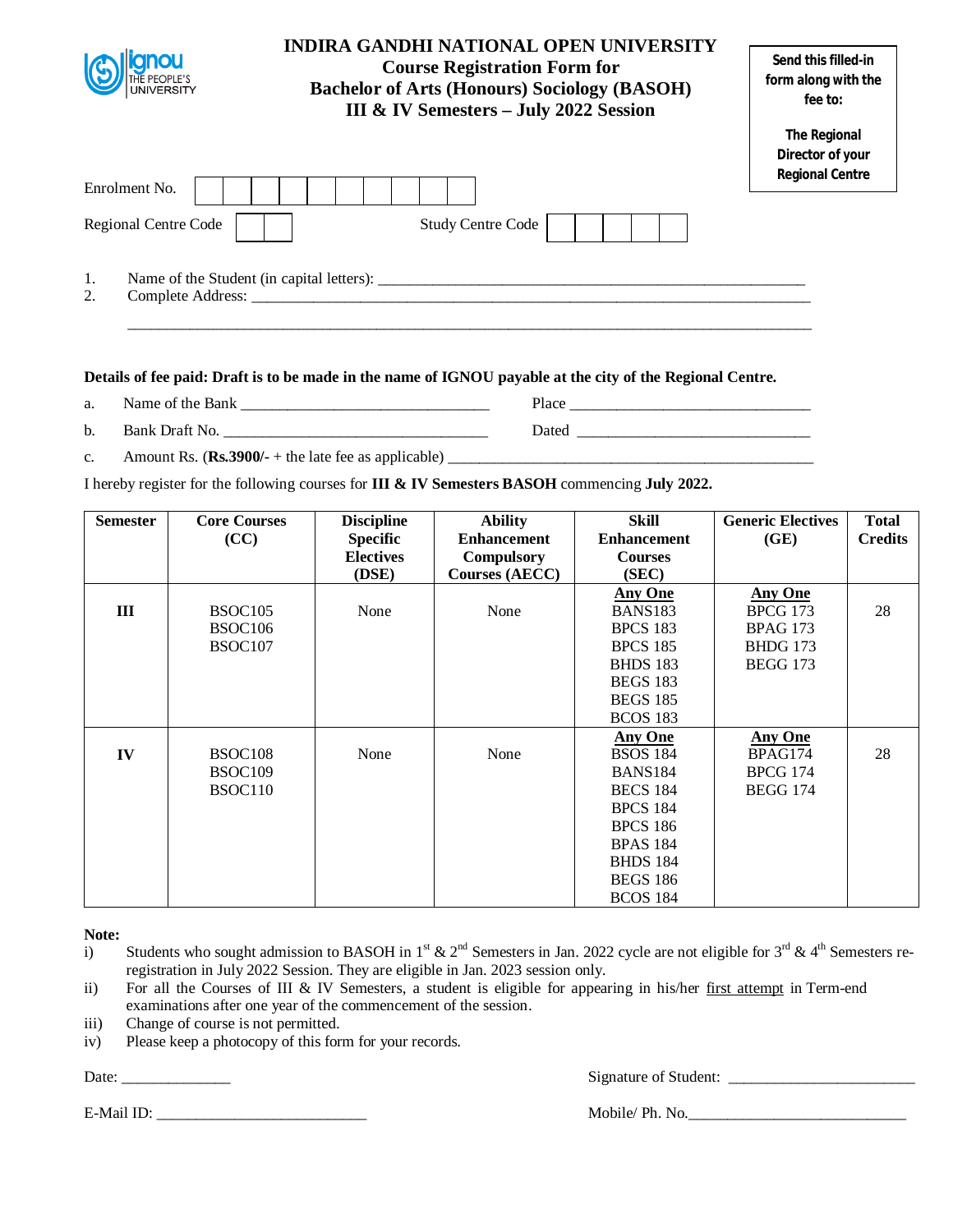|                      | <b>INDIRA GANDHI NATIONAL OPEN UNIVERSITY</b><br><b>Course Registration Form for</b><br><b>Bachelor of Arts (Honours) Sociology (BASOH)</b><br>V & VI Semesters - July 2022 Session | Send this filled-in<br>form along with the<br>fee to:             |
|----------------------|-------------------------------------------------------------------------------------------------------------------------------------------------------------------------------------|-------------------------------------------------------------------|
| Enrolment No.        |                                                                                                                                                                                     | <b>The Regional</b><br>Director of your<br><b>Regional Centre</b> |
| Regional Centre Code | <b>Study Centre Code</b>                                                                                                                                                            |                                                                   |
| 1.                   |                                                                                                                                                                                     |                                                                   |
| 2.                   |                                                                                                                                                                                     |                                                                   |
|                      |                                                                                                                                                                                     |                                                                   |

- a. Name of the Bank **Department** Place
- b. Bank Draft No. \_\_\_\_\_\_\_\_\_\_\_\_\_\_\_\_\_\_\_\_\_\_\_\_\_\_\_\_\_\_\_\_\_\_ Dated \_\_\_\_\_\_\_\_\_\_\_\_\_\_\_\_\_\_\_\_\_\_\_\_\_\_\_\_\_\_
- c. Amount Rs.  $(\mathbf{Rs.3900/-} + \text{the late fee as applicable})$

I hereby register for the following courses for **V & VI Semesters BASOH** commencing **July 2022.** 

| <b>Semester</b> | <b>Core Courses</b><br>(CC)    | <b>Discipline</b><br><b>Specific</b><br><b>Electives</b><br>(DSE) | <b>Ability</b><br><b>Enhancement</b><br><b>Compulsory</b><br><b>Courses (AECC)</b> | Skill<br><b>Enhancement</b><br><b>Courses</b><br>(SEC) | <b>Generic Electives</b><br>(GE) | <b>Total</b><br><b>Credits</b> |
|-----------------|--------------------------------|-------------------------------------------------------------------|------------------------------------------------------------------------------------|--------------------------------------------------------|----------------------------------|--------------------------------|
| $\mathbf{V}$    | BSOC111<br>BSOC <sub>112</sub> | Any two<br>BSOE141<br>BSOE143<br>BANE143                          | None                                                                               | None                                                   | None                             | 24                             |
| VI              | BSOC113<br>BSOC114             | <u>Any two</u><br>BSOE142<br><b>BSOE144</b><br>BANE144            | None                                                                               | None                                                   | None                             | 24                             |

## **Note:**

- i) Students who sought admission to BASOH in  $3^{rd}$  & 4<sup>th</sup> Semesters in Jan. 2022 cycle are not eligible for  $5^{th}$  & 6<sup>th</sup> Semesters reregistration in July 2022 Session. They are eligible in Jan. 2023 session only.
- ii) For all the Courses of V & VI Semesters, a student is eligible for appearing in his/her first attempt in Term-end examinations after one year of the commencement of the session.
- iii) Change of course is not permitted.
- iv) Please keep a photocopy of this form for your records.

Date: \_\_\_\_\_\_\_\_\_\_\_\_\_\_ Signature of Student: \_\_\_\_\_\_\_\_\_\_\_\_\_\_\_\_\_\_\_\_\_\_\_\_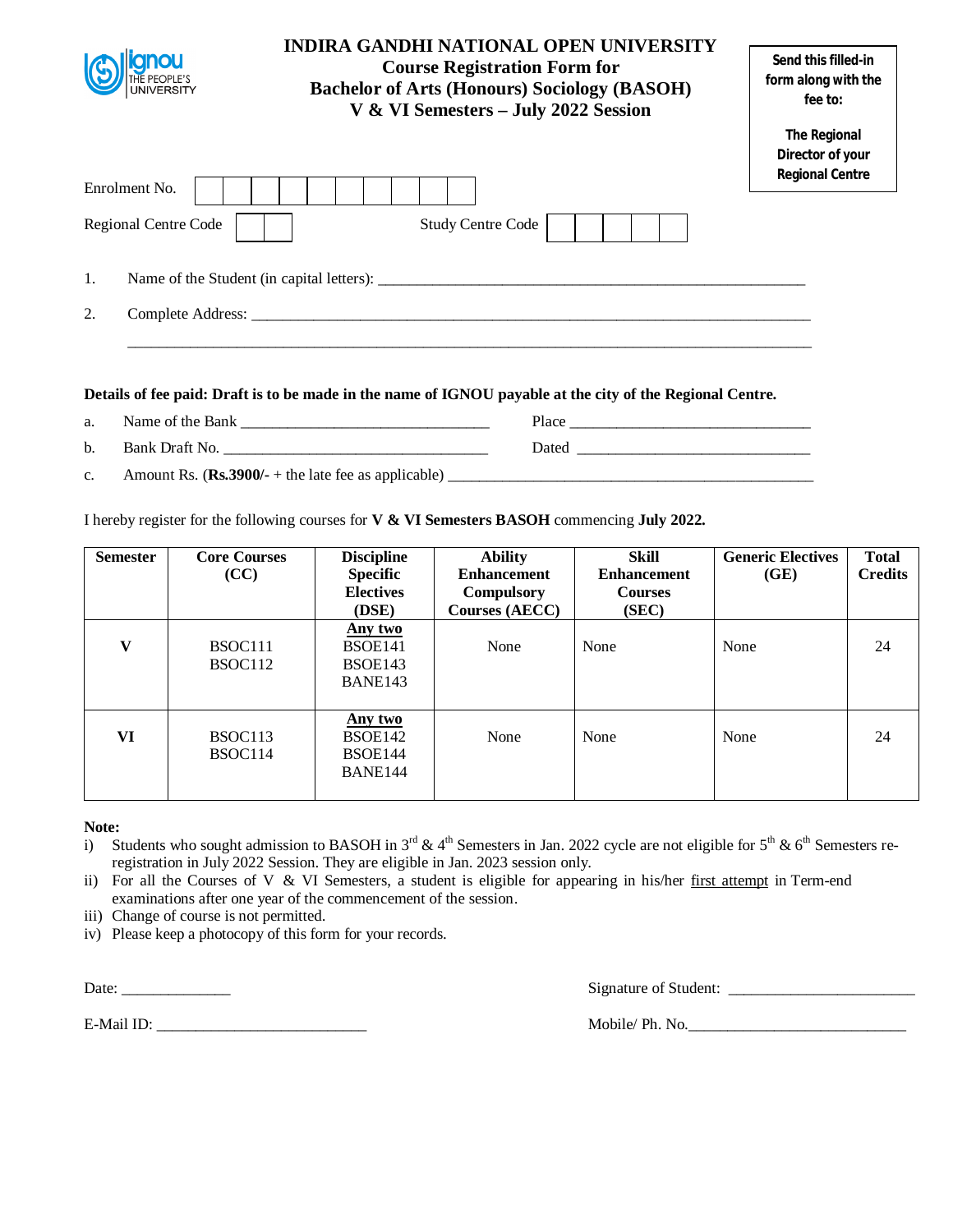|                         | <b>INDIRA GANDHI NATIONAL OPEN UNIVERSITY</b><br><b>Course Registration Form for</b><br><b>Bachelor of Science (Honours) Anthropology (BSCANH)</b><br>III & IV Semesters - July 2022 Session |                                                                   |
|-------------------------|----------------------------------------------------------------------------------------------------------------------------------------------------------------------------------------------|-------------------------------------------------------------------|
| Enrolment No.           |                                                                                                                                                                                              | <b>The Regional</b><br>Director of your<br><b>Regional Centre</b> |
| Regional Centre Code    | <b>Study Centre Code</b>                                                                                                                                                                     |                                                                   |
| 1.                      |                                                                                                                                                                                              |                                                                   |
| 2.<br>Complete Address: |                                                                                                                                                                                              |                                                                   |

- a. Name of the Bank \_\_\_\_\_\_\_\_\_\_\_\_\_\_\_\_\_\_\_\_\_\_\_\_\_\_\_\_\_\_\_\_ Place \_\_\_\_\_\_\_\_\_\_\_\_\_\_\_\_\_\_\_\_\_\_\_\_\_\_\_\_\_\_\_
- b. Bank Draft No. \_\_\_\_\_\_\_\_\_\_\_\_\_\_\_\_\_\_\_\_\_\_\_\_\_\_\_\_\_\_\_\_\_\_ Dated \_\_\_\_\_\_\_\_\_\_\_\_\_\_\_\_\_\_\_\_\_\_\_\_\_\_\_\_\_\_
- c. Amount Rs.  $(\text{Rs.6000/-} + \text{the late fee as applicable})$

I hereby register for the following courses for **III & IV Semesters BSCANH** commencing **July 2022.** 

| <b>Semester</b> | <b>Core Courses</b> | <b>Discipline</b> | <b>Ability</b>        | <b>Skill</b>       | <b>Generic Electives</b> | <b>Total</b>   |
|-----------------|---------------------|-------------------|-----------------------|--------------------|--------------------------|----------------|
|                 | (CC)                | <b>Specific</b>   | <b>Enhancement</b>    | <b>Enhancement</b> | (GE)                     | <b>Credits</b> |
|                 |                     | <b>Electives</b>  | <b>Compulsory</b>     | <b>Courses</b>     |                          |                |
|                 |                     | (DSE)             | <b>Courses (AECC)</b> | (SEC)              |                          |                |
|                 |                     |                   |                       | <b>Any One</b>     | <b>Any One</b>           |                |
|                 | BANC105             | None              | None                  | <b>BANS 183</b>    | <b>BSOG 173</b>          | 28             |
| Ш               | BANC <sub>106</sub> |                   |                       | <b>BPCS 183</b>    | BPCG173                  |                |
|                 | BANC <sub>107</sub> |                   |                       | <b>BPCS 185</b>    | <b>BPAG 173</b>          |                |
|                 |                     |                   |                       | <b>BHDS</b> 183    | <b>BHDG</b> 173          |                |
|                 |                     |                   |                       | <b>BEGS 183</b>    | <b>BEGG 173</b>          |                |
|                 |                     |                   |                       | <b>BEGS 185</b>    |                          |                |
|                 |                     |                   |                       | <b>BCOS 183</b>    |                          |                |
|                 |                     |                   |                       | <b>BCOS 185</b>    |                          |                |
|                 |                     |                   |                       | <b>Any One</b>     | <b>Any One</b>           |                |
| IV              | BANC <sub>108</sub> | None              | None                  | <b>BSOS 184</b>    | BPAG174                  | 28             |
|                 | BANC <sub>109</sub> |                   |                       | <b>BANS 184</b>    | <b>BPCG 174</b>          |                |
|                 | BANC110             |                   |                       | <b>BECS 184</b>    | <b>BEGG 174</b>          |                |
|                 |                     |                   |                       | <b>BPCS 184</b>    |                          |                |
|                 |                     |                   |                       | <b>BPCS 186</b>    |                          |                |
|                 |                     |                   |                       | <b>BPAS 184</b>    |                          |                |
|                 |                     |                   |                       | <b>BHDS 184</b>    |                          |                |
|                 |                     |                   |                       | <b>BEGS 186</b>    |                          |                |

**Note:**

- i) Students who sought admission to BSCANH in 1<sup>st</sup> & 2<sup>nd</sup> Semesters in Jan. 2022 cycle are not eligible for 3<sup>rd</sup> & 4<sup>th</sup> Semesters re-registration in July 2022 Session. They are eligible in Jan. 2023 session only.
- ii) For all the Courses of III & IV Semesters, a student is eligible for appearing in his/her first attempt in Term-end examinations after one year of the commencement of the session.
- iii) Change of course is not permitted.
- iv) Please keep a photocopy of this form for your records.

Date: \_\_\_\_\_\_\_\_\_\_\_\_\_\_ Signature of Student: \_\_\_\_\_\_\_\_\_\_\_\_\_\_\_\_\_\_\_\_\_\_\_\_

E-Mail ID: The Mobile/ Ph. No.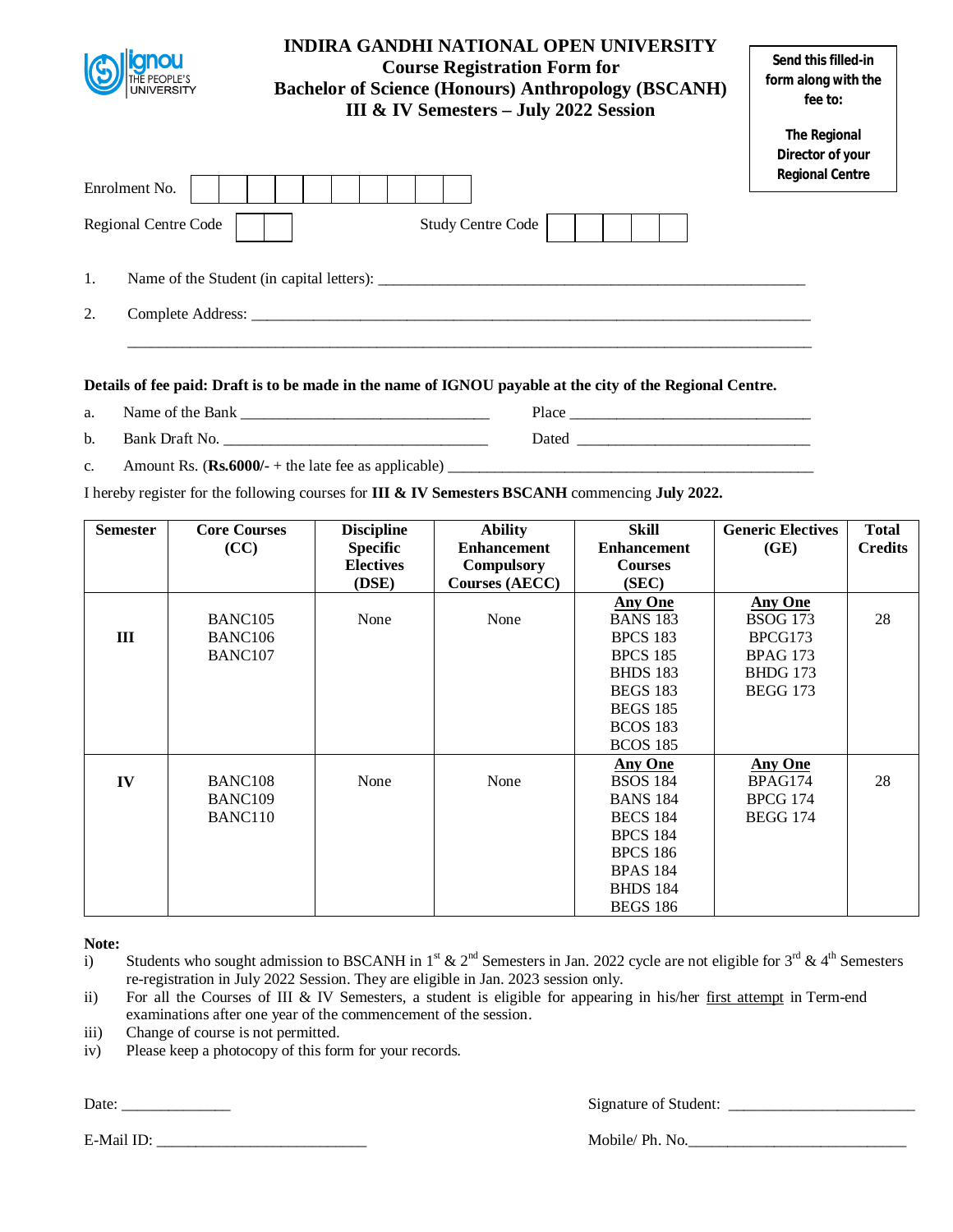|                      | <b>INDIRA GANDHI NATIONAL OPEN UNIVERSITY</b><br><b>Course Registration Form for</b><br><b>Bachelor of Science (Honours) Anthropology (BSCANH)</b><br>V & VI Semesters - July 2022 Session | Send this filled-in<br>form along with the<br>fee to:             |
|----------------------|--------------------------------------------------------------------------------------------------------------------------------------------------------------------------------------------|-------------------------------------------------------------------|
| Enrolment No.        |                                                                                                                                                                                            | <b>The Regional</b><br>Director of your<br><b>Regional Centre</b> |
| Regional Centre Code | <b>Study Centre Code</b>                                                                                                                                                                   |                                                                   |
| 1.                   | Name of the Student (in capital letters):                                                                                                                                                  |                                                                   |
| 2.                   |                                                                                                                                                                                            |                                                                   |
|                      |                                                                                                                                                                                            |                                                                   |

- a. Name of the Bank Place
- b. Bank Draft No. \_\_\_\_\_\_\_\_\_\_\_\_\_\_\_\_\_\_\_\_\_\_\_\_\_\_\_\_\_\_\_\_\_\_ Dated \_\_\_\_\_\_\_\_\_\_\_\_\_\_\_\_\_\_\_\_\_\_\_\_\_\_\_\_\_\_
- c. Amount Rs.  $(\text{Rs.6000/-} + \text{the late fee as applicable})$

I hereby register for the following courses for **V & VI Semesters BSCANH** commencing **July 2022.** 

| <b>Semester</b> | <b>Core Courses</b><br>(CC)                | <b>Discipline</b><br><b>Specific</b><br><b>Electives</b><br>(DSE) | <b>Ability</b><br><b>Enhancement</b><br><b>Compulsory</b><br><b>Courses (AECC)</b> | Skill<br><b>Enhancement</b><br><b>Courses</b><br>(SEC) | <b>Generic Electives</b><br>(GE) | <b>Total</b><br><b>Credits</b> |
|-----------------|--------------------------------------------|-------------------------------------------------------------------|------------------------------------------------------------------------------------|--------------------------------------------------------|----------------------------------|--------------------------------|
| V               | BANC <sub>111</sub><br>BANC <sub>112</sub> | Any two<br>BANE141<br>BANE143<br>BANE147                          | None                                                                               | None                                                   | None                             | 24                             |
| VI              | BANC <sub>113</sub><br>BANC <sub>114</sub> | Any two<br>BANE144<br>BANE154<br><b>BSOE144</b>                   | None                                                                               | None                                                   | None                             | 24                             |

## **Note:**

- i) Students who sought admission to BSCANH in  $3^{rd}$  & 4<sup>th</sup> Semesters in Jan. 2022 cycle are not eligible for  $5^{th}$  & 6<sup>th</sup> Semesters reregistration in July 2022 Session. They are eligible in Jan. 2023 session only.
- ii) For core course (CC) and discipline specific elective (DSE) courses Manual shall be provided for the practical. No practical sessions at the study centre.
- iii) For BANE154 Field Work is compulsory.
- iv) For all the Courses of V  $&$  VI Semesters, a student is eligible for appearing in his/her first attempt in Term-end examinations after one year of the commencement of the session.
- v) Change of course is not permitted.
- vi) Please keep a photocopy of this form for your records.

Date: \_\_\_\_\_\_\_\_\_\_\_\_\_\_ Signature of Student: \_\_\_\_\_\_\_\_\_\_\_\_\_\_\_\_\_\_\_\_\_\_\_\_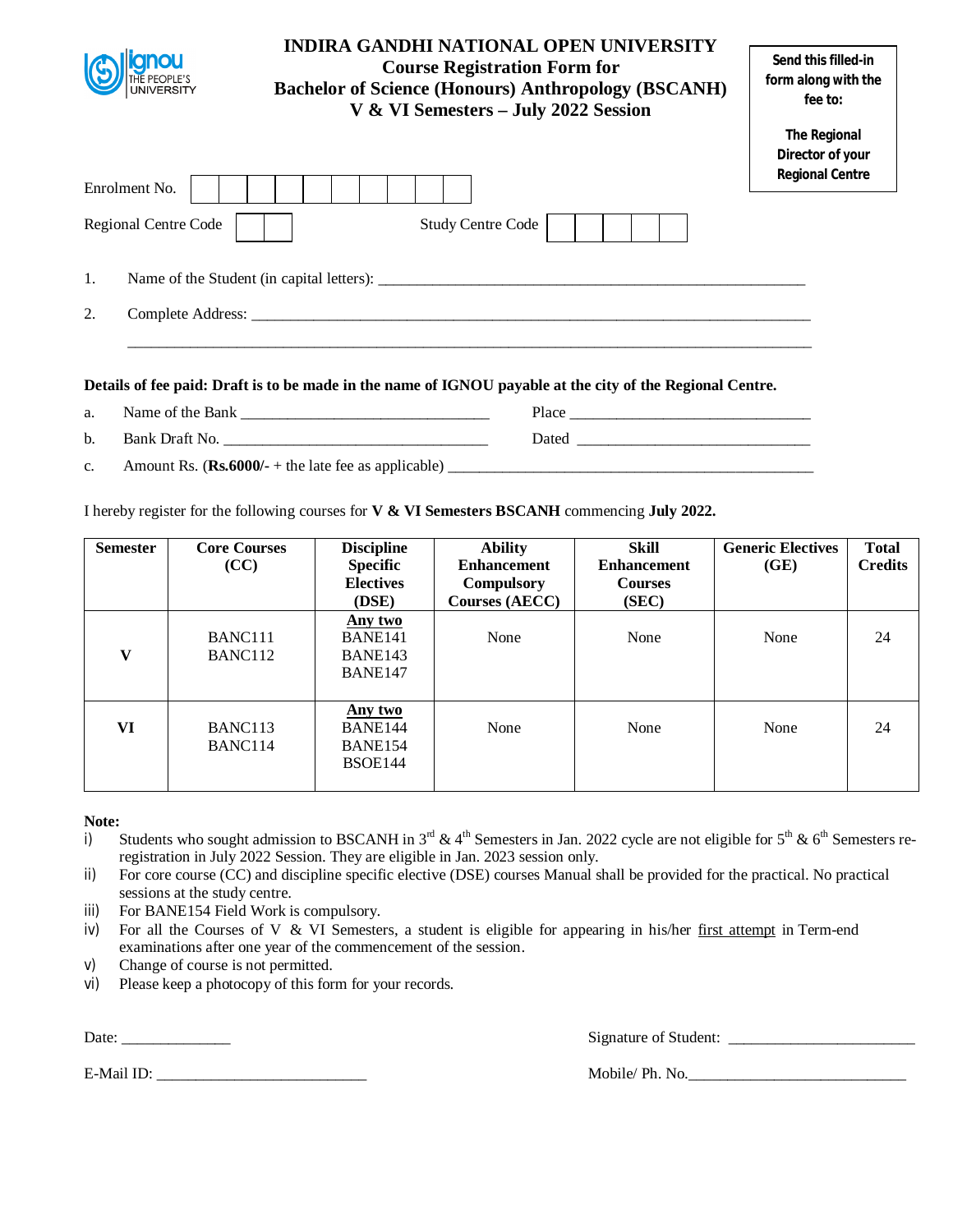| <b>UNIVERSITY</b>                            | INDIRA GANDHI NATIONAL OPEN UNIVERSITY<br><b>Course Registration Form for</b><br><b>Bachelor of Science (Honours) Biochemistry (BSCBCH)</b><br>III & IV Semesters - July 2022 Session | Send this filled-in<br>form along with the<br>fee to:             |
|----------------------------------------------|---------------------------------------------------------------------------------------------------------------------------------------------------------------------------------------|-------------------------------------------------------------------|
| Enrolment No.<br><b>Regional Centre Code</b> | <b>Study Centre Code</b>                                                                                                                                                              | <b>The Regional</b><br>Director of your<br><b>Regional Centre</b> |
| 1.                                           | Name of the Student (in capital letters):                                                                                                                                             |                                                                   |
| 2.                                           |                                                                                                                                                                                       |                                                                   |
|                                              |                                                                                                                                                                                       |                                                                   |

| a.             | Name of the Bank                                       | Place |
|----------------|--------------------------------------------------------|-------|
| b.             | Bank Draft No.                                         | Dated |
| $\mathbf{c}$ . | Amount Rs. $(Rs.14,500/+)$ the late fee as applicable) |       |

I hereby register for the following courses for **III & IV Semesters BSCBCH** commencing **July 2022.** 

| <b>Semester</b> | <b>Core Courses</b><br>(CC) | <b>Discipline</b><br><b>Specific</b> | <b>Ability</b><br><b>Enhancement</b>       | <b>Skill</b><br><b>Enhancement</b> | <b>Generic Electives</b><br>(GE)     | <b>Total</b><br><b>Credits</b> |
|-----------------|-----------------------------|--------------------------------------|--------------------------------------------|------------------------------------|--------------------------------------|--------------------------------|
|                 | $6(4+2)$ Cr. each           | <b>Electives</b><br>(DSE)            | <b>Compulsory</b><br><b>Courses (AECC)</b> | <b>Courses</b><br>(SEC)            | $6(4+2)$ Cr. each                    |                                |
| III             | BBCCT-109<br>BBCCL-110      | None                                 | None                                       | BBCS183                            | <b>BBYCT 131</b><br><b>BBYCL 132</b> | 28                             |
|                 | BBCCT-111<br>BBCCL-112      |                                      |                                            |                                    |                                      |                                |
|                 | BBCCT-113<br>BBCCL-114      |                                      |                                            |                                    |                                      |                                |
| IV              | BBCCT-115<br>BBCCL-116      | None                                 | None                                       | <b>BBCS185</b>                     | BZYCT 131<br>BZYCL 132               | 28                             |
|                 | BBCCT-117<br>BBCCL-118      |                                      |                                            |                                    |                                      |                                |
|                 | BBCCT-119<br>BBCCL-120      |                                      |                                            |                                    |                                      |                                |

**Note:**

i) Students who sought admission to BSCBCH in 1<sup>st</sup> & 2<sup>nd</sup> Semesters in Jan. 2022 cycle are not eligible for 3<sup>rd</sup> & 4<sup>th</sup> Semesters re-registration in July 2022 Session. They are eligible in Jan. 2023 session only.

ii) For all the Courses of III & IV Semesters, a student is eligible for appearing in his/her first attempt in Term-end examinations after one year of the commencement of the session.

- iii) Change of course is not permitted.
- iv) Please keep a photocopy of this form for your records.

Date: \_\_\_\_\_\_\_\_\_\_\_\_\_\_ Signature of Student: \_\_\_\_\_\_\_\_\_\_\_\_\_\_\_\_\_\_\_\_\_\_\_\_

E-Mail ID: The Mobile/ Ph. No.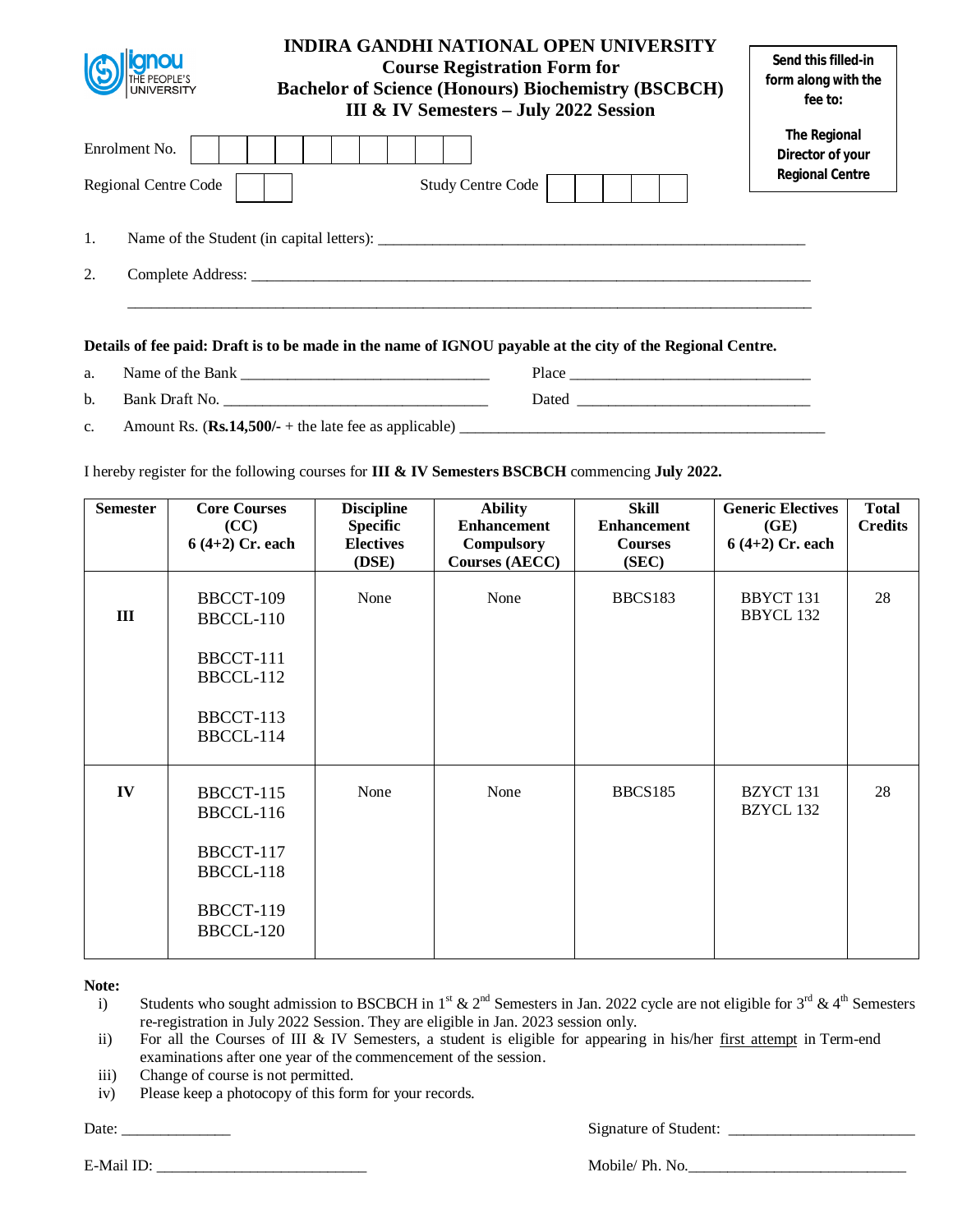|                      | <b>INDIRA GANDHI NATIONAL OPEN UNIVERSITY</b><br><b>Course Registration Form for</b><br><b>Bachelor of Science (Honours) Biochemistry (BSCBCH)</b><br>V & VI Semesters - July 2022 Session | Send this filled-in<br>form along with the<br>fee to:             |
|----------------------|--------------------------------------------------------------------------------------------------------------------------------------------------------------------------------------------|-------------------------------------------------------------------|
| Enrolment No.        |                                                                                                                                                                                            | <b>The Regional</b><br>Director of your<br><b>Regional Centre</b> |
| Regional Centre Code | <b>Study Centre Code</b>                                                                                                                                                                   |                                                                   |
| 1.                   | Name of the Student (in capital letters):                                                                                                                                                  |                                                                   |
| 2.                   |                                                                                                                                                                                            |                                                                   |
|                      |                                                                                                                                                                                            |                                                                   |

- a. Name of the Bank Place
- b. Bank Draft No. \_\_\_\_\_\_\_\_\_\_\_\_\_\_\_\_\_\_\_\_\_\_\_\_\_\_\_\_\_\_\_\_\_\_ Dated \_\_\_\_\_\_\_\_\_\_\_\_\_\_\_\_\_\_\_\_\_\_\_\_\_\_\_\_\_\_
- c. Amount Rs. (**Rs.14,500/-** + the late fee as applicable) \_\_\_\_\_\_\_\_\_\_\_\_\_\_\_\_\_\_\_\_\_\_\_\_\_\_\_\_\_\_\_\_\_\_\_\_\_\_\_\_\_\_\_\_\_\_\_

I hereby register for the following courses for **V & VI Semesters BSCBCH** commencing **July 2022.** 

| <b>Semester</b> | <b>Core Courses</b><br>(CC)<br>$6(4+2)$ Cr. each | <b>Discipline</b><br><b>Specific</b><br><b>Electives</b> | <b>Ability</b><br><b>Enhancement</b><br>Compulsory | <b>Skill</b><br><b>Enhancement</b><br><b>Courses</b> | <b>Generic Electives</b><br>(GE)<br>$6(4+2)$ Cr. each | <b>Total</b><br><b>Credits</b> |
|-----------------|--------------------------------------------------|----------------------------------------------------------|----------------------------------------------------|------------------------------------------------------|-------------------------------------------------------|--------------------------------|
|                 |                                                  | (DSE)                                                    | <b>Courses (AECC)</b>                              | (SEC)                                                |                                                       |                                |
| $\mathbf{V}$    | BBCCT-121<br>BBCCL-122<br>BBCCT-123<br>BBCCL-124 | BBCET-141<br>BBCEL-142<br>BBCET-145<br>BBCEL-146         | None                                               | None                                                 | None                                                  | 24                             |
| VI              | BBCCT-125<br>BBCCL-126<br>BBCCT-127<br>BBCCL-128 | <b>BBCET-143</b><br>BBCEL-144<br>BBCET-151<br>BBCEL-152  | None                                               | None                                                 | None                                                  | 24                             |

## **Note:**

- i) Students who sought admission to BSCBCH in  $3<sup>rd</sup>$  & 4<sup>th</sup> Semesters in Jan. 2022 cycle are not eligible for  $5<sup>th</sup>$  & 6<sup>th</sup> Semesters reregistration in July 2022 Session. They are eligible in Jan. 2023 session only.
- ii) For all the Courses of V & VI Semesters, a student is eligible for appearing in his/her first attempt in Term-end examinations after one year of the commencement of the session.
- iii) Change of course is not permitted.
- iv) Please keep a photocopy of this form for your records.

Date: \_\_\_\_\_\_\_\_\_\_\_\_\_\_ Signature of Student: \_\_\_\_\_\_\_\_\_\_\_\_\_\_\_\_\_\_\_\_\_\_\_\_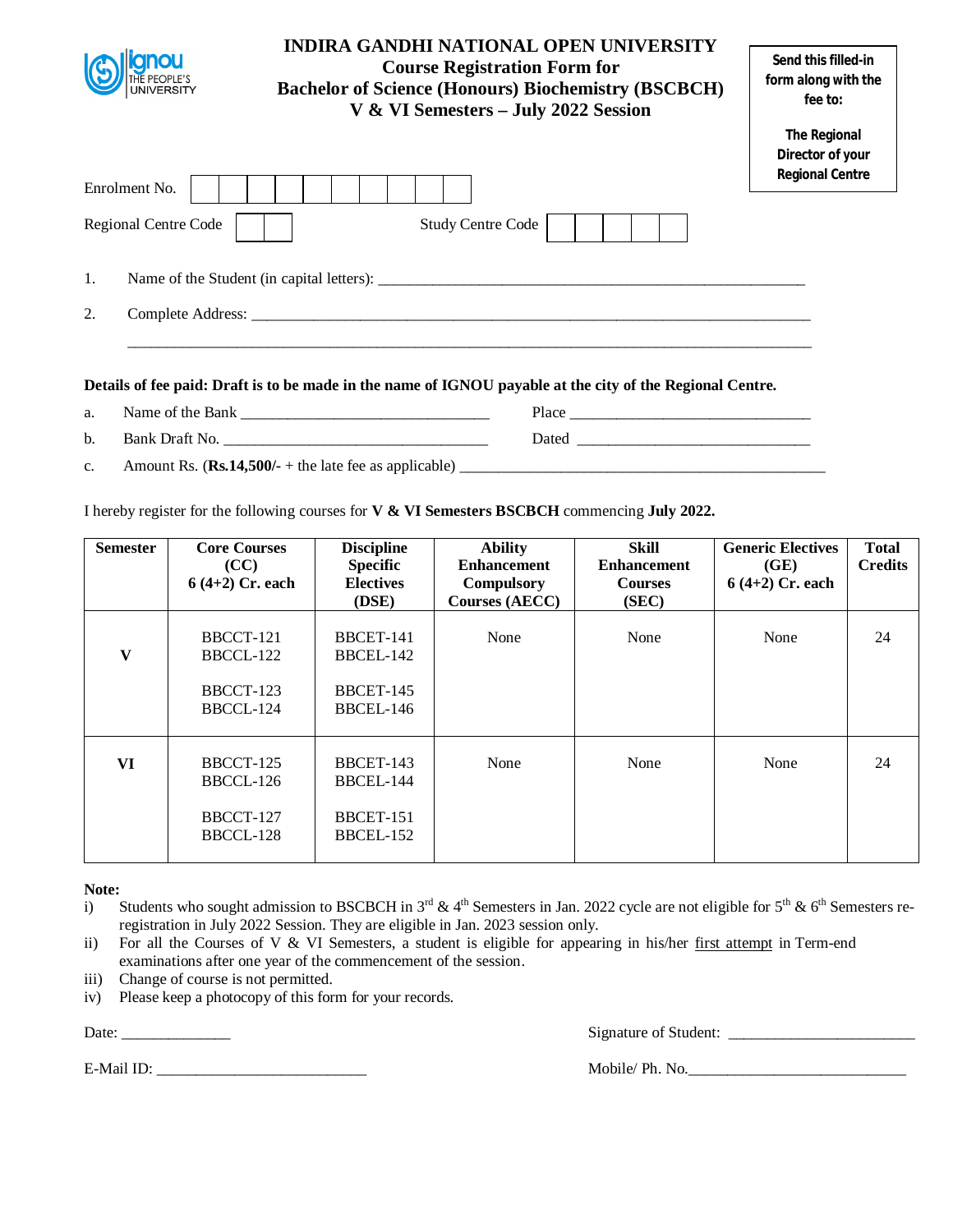| <b>gnou</b><br><b>THE PEOPLE'S</b><br>UNIVERSITY | <b>INDIRA GANDHI NATIONAL OPEN UNIVERSITY</b><br><b>Course Registration Form for</b><br><b>Bachelor of Arts (Honours) English (BAEGH)</b><br>III & IV Semesters - July 2022 Session | Send this filled-in<br>form along with the<br>fee to:                                  |
|--------------------------------------------------|-------------------------------------------------------------------------------------------------------------------------------------------------------------------------------------|----------------------------------------------------------------------------------------|
| Enrolment No.<br>Regional Centre Code            | <b>Study Centre Code</b>                                                                                                                                                            | <b>The Regional</b><br>Director of your<br><b>Regional Centre</b><br>* as per schedule |
| 1.                                               |                                                                                                                                                                                     |                                                                                        |
| 2.                                               |                                                                                                                                                                                     |                                                                                        |

# **Details of fee paid: Draft is to be made in the name of IGNOU payable at the city of the Regional Centre.**<br> **a.** Name of the Bank <u>Contract of the Call of the Bank</u> Place <u>Place</u>

- a. Name of the Bank \_\_\_\_\_\_\_\_\_\_\_\_\_\_\_\_\_\_\_\_\_\_\_\_\_\_\_\_\_\_\_\_ Place \_\_\_\_\_\_\_\_\_\_\_\_\_\_\_\_\_\_\_\_\_\_\_\_\_\_\_\_\_\_\_
	-
- b. Bank Draft No. \_\_\_\_\_\_\_\_\_\_\_\_\_\_\_\_\_\_\_\_\_\_\_\_\_\_\_\_\_\_\_\_\_\_ Dated \_\_\_\_\_\_\_\_\_\_\_\_\_\_\_\_\_\_\_\_\_\_\_\_\_\_\_\_\_\_
- 
- c. Amount Rs. (**Rs.3900/-** + the late fee as applicable) \_\_\_\_\_\_\_\_\_\_\_\_\_\_\_\_\_\_\_\_\_\_\_\_\_\_\_\_\_\_\_\_\_\_\_\_\_\_\_\_\_\_\_\_\_\_\_

I hereby register for the following courses for **III & IV Semesters BAEGH** commencing **July 2022.**

| <b>Semester</b> | <b>Core Courses</b><br>(CC)   | <b>Discipline</b><br><b>Specific</b><br><b>Electives</b><br>(DSE) | <b>Ability</b><br><b>Enhancement</b><br><b>Compulsory</b><br>Courses (AECC) | <b>Skill</b><br><b>Enhancement</b><br><b>Courses</b><br>(SEC)  | <b>Generic Electives</b><br>(GE)                           | <b>Total</b><br><b>Credits</b> |
|-----------------|-------------------------------|-------------------------------------------------------------------|-----------------------------------------------------------------------------|----------------------------------------------------------------|------------------------------------------------------------|--------------------------------|
| Ш               | BEGC105<br>BEGC106<br>BEGC107 | None                                                              | None                                                                        | <b>Any One</b><br><b>BANS183</b><br>BEGS183<br><b>BCOS</b> 183 | <b>Any One</b><br>BSOG173<br>BHDG173<br>BPCG173<br>BPAG173 | 28                             |
| IV              | BEGC108<br>BEGC109<br>BEGC110 | None                                                              | None                                                                        | BPCS186<br><b>BCOS 184</b>                                     | BPCG174<br>BPAG174                                         | 28                             |

## **Note:**

- i) Students who sought admission to BAEGH in 1st  $\& 2^{nd}$  Semesters in Jan.2022 cycle are not eligible for 3<sup>rd</sup>  $\& 4^{th}$  Semesters reregistration in July 2022 Session. They are eligible in Jan. 2023 session only.
- ii) For all the Courses of III & IV Semesters, a student is eligible for appearing in his/her first attempt in Term-end examinations after one year of the commencement of the session.
- iii) Change of course is not permitted.
- iv) Please keep a photocopy of this form for your records.

| Date:  | OL<br>чаеть.                                                      |
|--------|-------------------------------------------------------------------|
| E-Mail | Ph<br>∩hil∈<br>N<br>$\sim$<br>the contract of the contract of the |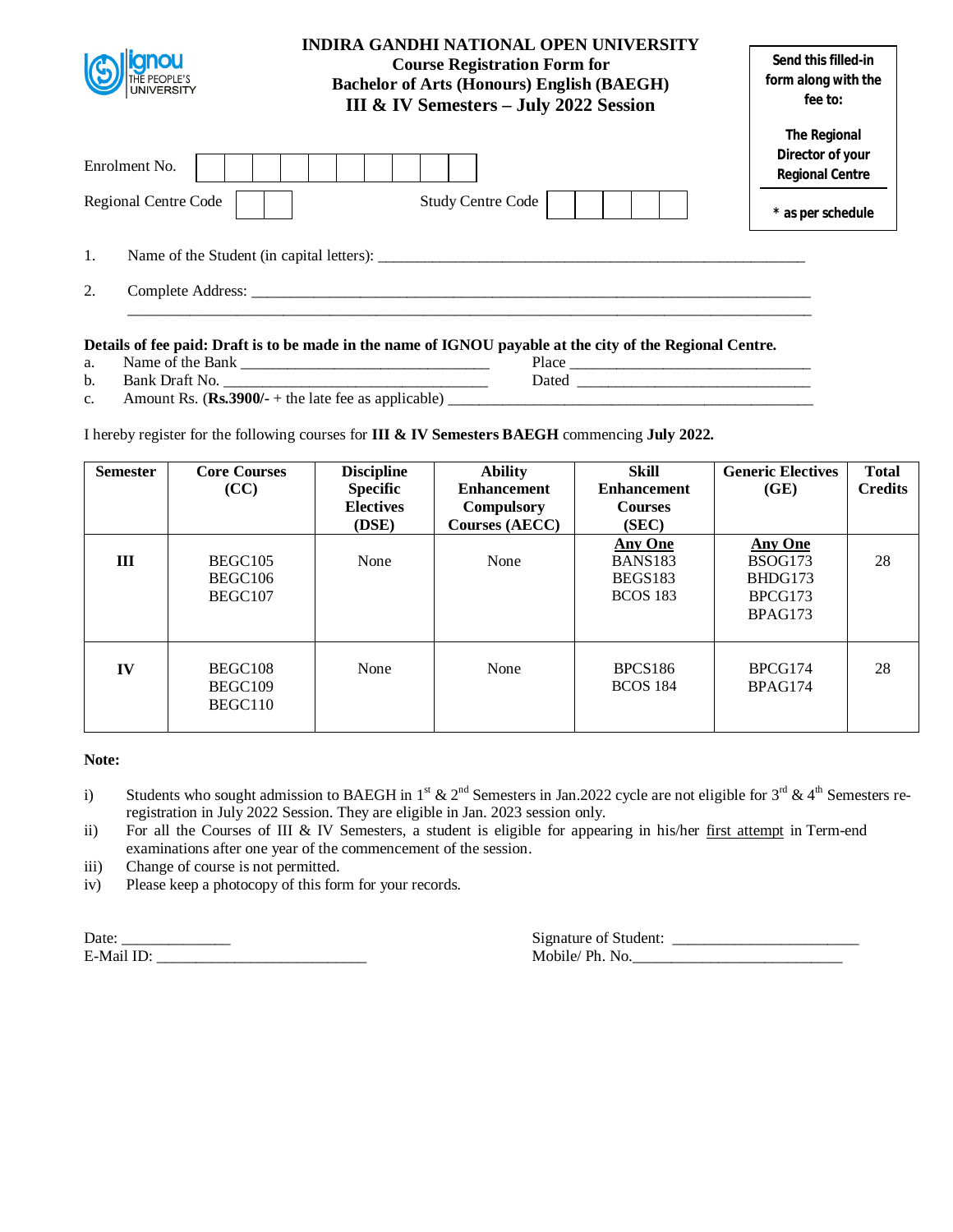| gnou<br>THE PEOPLE'S<br>UNIVERSITY           | <b>INDIRA GANDHI NATIONAL OPEN UNIVERSITY</b><br><b>Course Registration Form for</b><br><b>Bachelor of Arts (Honours) English (BAEGH)</b><br>V & VI Semester - July 2022 Session | Send this filled-in<br>form along with the<br>fee to:<br><b>The Regional</b><br>Director of your |
|----------------------------------------------|----------------------------------------------------------------------------------------------------------------------------------------------------------------------------------|--------------------------------------------------------------------------------------------------|
| Enrolment No.<br><b>Regional Centre Code</b> | <b>Study Centre Code</b>                                                                                                                                                         | <b>Regional Centre</b>                                                                           |
| 1.                                           | Name of the Student (in capital letters):                                                                                                                                        |                                                                                                  |
| 2.<br>Complete Address:                      |                                                                                                                                                                                  |                                                                                                  |

a. Name of the Bank \_\_\_\_\_\_\_\_\_\_\_\_\_\_\_\_\_\_\_\_\_\_\_\_\_\_\_\_\_\_\_\_ Place \_\_\_\_\_\_\_\_\_\_\_\_\_\_\_\_\_\_\_\_\_\_\_\_\_\_\_\_\_\_\_

b. Bank Draft No. \_\_\_\_\_\_\_\_\_\_\_\_\_\_\_\_\_\_\_\_\_\_\_\_\_\_\_\_\_\_\_\_\_\_ Dated \_\_\_\_\_\_\_\_\_\_\_\_\_\_\_\_\_\_\_\_\_\_\_\_\_\_\_\_\_\_

| Amount Rs. $(Rs.3900/- +$ the late fee as applicable) |  |
|-------------------------------------------------------|--|
|                                                       |  |

I hereby register for the following courses for **V & VI Semester BAEGH** commencing **July 2022.**

| <b>Semester</b> | <b>Core Courses</b><br>(CC) | <b>Discipline</b><br><b>Specific</b><br><b>Electives</b><br>(DSE) | <b>Ability</b><br><b>Enhancement</b><br><b>Compulsory</b><br><b>Courses (AECC)</b> | Skill<br><b>Enhancement</b><br><b>Courses</b><br>(SEC) | <b>Generic Electives</b><br>(GE) | <b>Total</b><br><b>Credits</b> |
|-----------------|-----------------------------|-------------------------------------------------------------------|------------------------------------------------------------------------------------|--------------------------------------------------------|----------------------------------|--------------------------------|
| V               | BEGC111<br>BEGC112          | BEGE141<br>BEGE143                                                | None                                                                               | None                                                   | None                             | 24                             |
| VI              | BEGC113<br>BEGC114          | BEGE142<br>BEGE144                                                | None                                                                               | None                                                   | None                             | 24                             |

## **Note:**

- i) Students who sought admission to BAEGH in & 3<sup>rd</sup> & 4<sup>th</sup> Semesters in Jan. 2022 cycle are not eligible for 5<sup>th</sup> & 6<sup>th</sup> Semesters reregistration in July 2022 Session. They are eligible in Jan. 2023 session only.
- ii) For all the Courses of V & VI Semester, a student is eligible for appearing in his/her first attempt in Term-end examinations after one year of the commencement of the session.
- iii) Change of course is not permitted.
- iv) Please keep a photocopy of this form for your records.

| Date:      |  |  |
|------------|--|--|
| E-Mail ID: |  |  |

| Date:<br>_____ | - -<br>ur<br>$^{\circ}$<br>udent.                                |
|----------------|------------------------------------------------------------------|
| E-Mai          | Ph<br>obile/<br>NG<br>11.<br>the contract of the contract of the |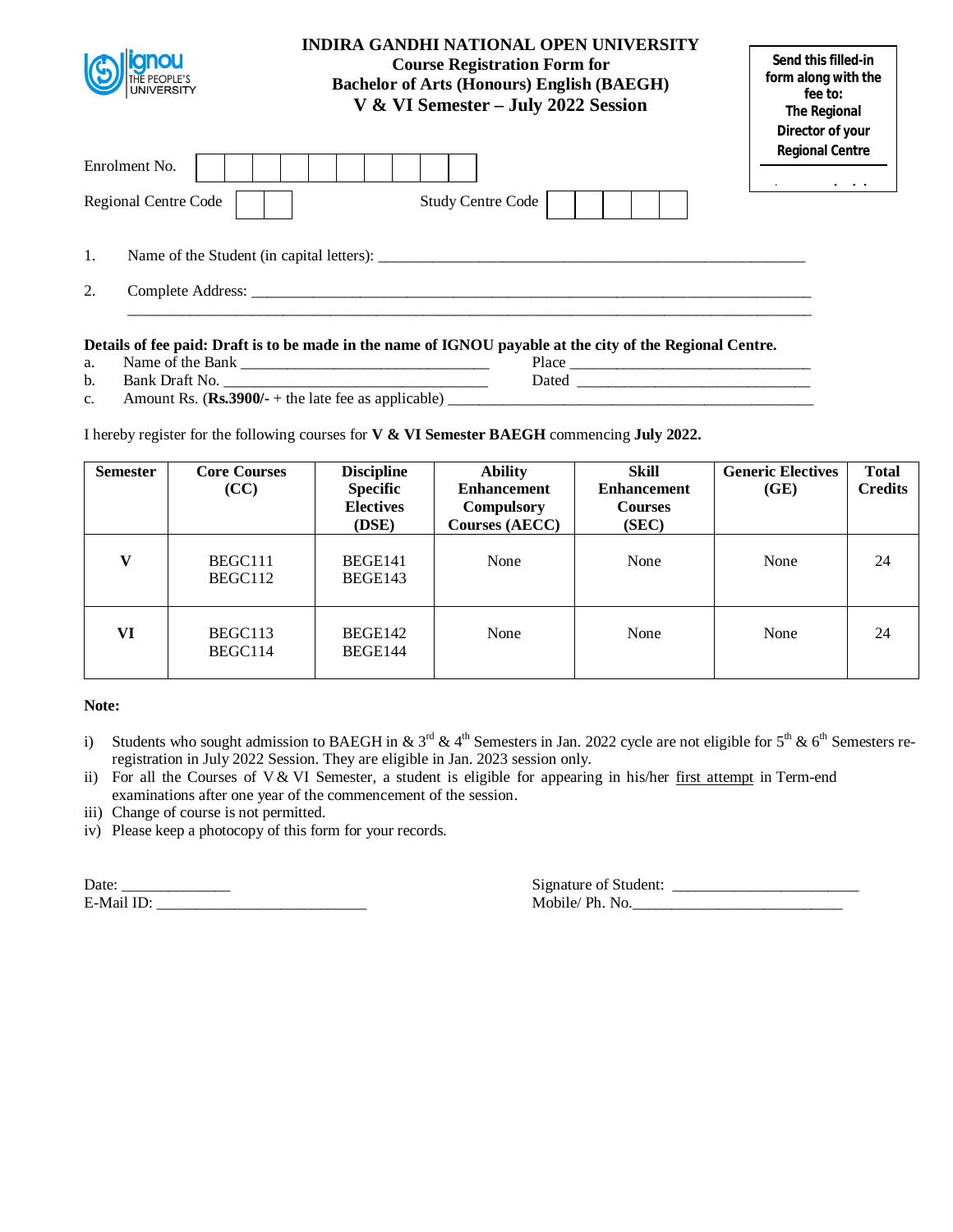|               |                                       | <b>INDIRA GANDHI NATIONAL OPEN UNIVERSITY</b><br><b>Course Registration Form</b><br><b>Bachelor of Performing Arts - Hindustani Music (Hon.)</b><br>(BAPFHMH)<br><b>III &amp; IV Semesters - July 2022 Session</b> | Send this filled-in<br>form along with the<br>fee to:<br><b>The Regional</b><br>Director of your<br><b>Regional Centre</b> |
|---------------|---------------------------------------|--------------------------------------------------------------------------------------------------------------------------------------------------------------------------------------------------------------------|----------------------------------------------------------------------------------------------------------------------------|
|               | Enrolment No.<br>Regional Centre Code | <b>Study Centre Code</b>                                                                                                                                                                                           |                                                                                                                            |
| 1.<br>2.      |                                       |                                                                                                                                                                                                                    |                                                                                                                            |
|               |                                       | Details of fee paid: Draft is to be made in the name of IGNOU payable at the city of the Regional Centre.                                                                                                          |                                                                                                                            |
| a.            |                                       |                                                                                                                                                                                                                    |                                                                                                                            |
| b.            |                                       | Bank Draft No.                                                                                                                                                                                                     |                                                                                                                            |
| $C_{\bullet}$ |                                       |                                                                                                                                                                                                                    |                                                                                                                            |

I hereby register for the following courses for **III & IV Semesters BAPFHMH** commencing **July 2022.** 

| <b>Semester</b> | <b>Core Courses</b> | <b>Discipline</b> | <b>Ability</b>        | Skill              | <b>Generic</b>        | <b>Total</b>   |
|-----------------|---------------------|-------------------|-----------------------|--------------------|-----------------------|----------------|
|                 | (CC)                | <b>Specific</b>   | <b>Enhancement</b>    | <b>Enhancement</b> | <b>Electives (GE)</b> | <b>Credits</b> |
|                 |                     | <b>Electives</b>  | <b>Compulsory</b>     | <b>Courses</b>     |                       |                |
|                 |                     | (DSE)             | <b>Courses (AECC)</b> | (SEC)              |                       |                |
|                 |                     |                   |                       | <b>Any One</b>     | <b>Any One</b>        |                |
| Ш               | BHMCT105            | None              | None                  | <b>BANS 183</b>    | <b>BPAG 173</b>       | 28             |
|                 | BHMCL106            |                   |                       | <b>BPCS 185</b>    | <b>BPCG 173</b>       |                |
|                 | BHMCL107            |                   |                       | <b>BHDS 183</b>    | <b>BSOG</b> 173       |                |
|                 |                     |                   |                       | <b>BEGS 183</b>    | <b>BHDG</b> 173       |                |
|                 |                     |                   |                       | <b>BEGS 186</b>    | <b>BEGG 173</b>       |                |
|                 |                     |                   |                       | <b>BCOS 183</b>    |                       |                |
|                 |                     |                   |                       | <b>Any One</b>     | <b>Any One</b>        |                |
| IV              | BHMCT108            | None              | None                  | <b>BECS 184</b>    | <b>BPAG 174</b>       | 28             |
|                 | BHMCP109            |                   |                       | <b>BANS 184</b>    | <b>BPCG 174</b>       |                |
|                 | BHMCL110            |                   |                       | <b>BPCS 184</b>    | <b>BEGG 174</b>       |                |
|                 |                     |                   |                       | <b>BPCS 186</b>    |                       |                |
|                 |                     |                   |                       | <b>BSOS 184</b>    |                       |                |
|                 |                     |                   |                       | <b>BHDS</b> 184    |                       |                |
|                 |                     |                   |                       | <b>BCOS 184</b>    |                       |                |

Note:<br>i)

- For all the Courses of III & IV Semesters, a student is eligible for appearing in his/her first attempt in Termend examinations after completion of each semester.
- ii) Change of course is not permitted.
- iii) Please keep a photocopy of this form for your records.

Date: \_\_\_\_\_\_\_\_\_\_\_\_\_\_ Signature of Student: \_\_\_\_\_\_\_\_\_\_\_\_\_\_\_\_\_\_\_\_\_\_

E-Mail ID: \_\_\_\_\_\_\_\_\_\_\_\_\_\_\_\_\_\_\_\_\_\_\_\_\_\_\_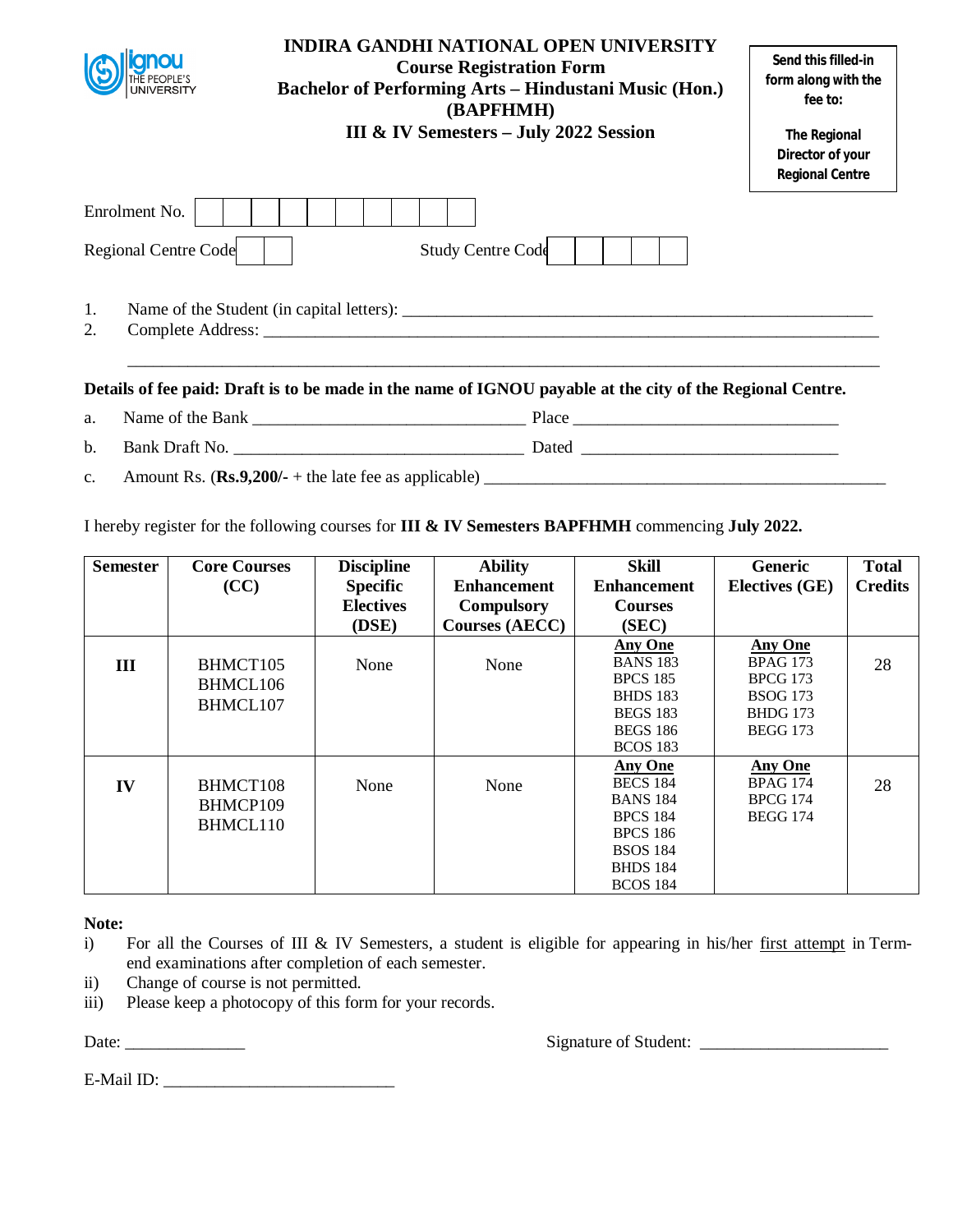| binjk xkikh jk"Vh; e $\rho$ r fo'ofo ky;                                                                                                                           |                                                                            |
|--------------------------------------------------------------------------------------------------------------------------------------------------------------------|----------------------------------------------------------------------------|
| $ikB$ ; $\emptyset$ e i athdj.k i $i =$<br>$\bigodot$ $\sum_{\text{at-} \text{at}}$<br>dyk Lukrd World I & fgunh Vch, , pMh, p1/2<br>III, Oalv   etVj & tykbl2022½ | bl QkeldksHkjdj<br>Ohl ds I kFk futu irs<br>ij Hksta%<br>$\{k\}$ h; funskd |
| ukekadu $\int f$ k<br>$\{k=h; \text{ d}n \in \mathbb{N} \}$<br>$V/$ ; ; u dn dk dkM                                                                                | $b$ Xuw $\{ks=h;$ dunz<br>*vud ph ds vud kj                                |
| 1- fo   kFkhZ clk uke 14 i "V 'kCnka ebt % _                                                                                                                       |                                                                            |

|                                | kiyi'd dik fooj.k %Mt¶V ^bXunîdsuke rFkk ml 'kgjeanş gikuk pkfg, tgk;vkidk {ks=h; dilinzfLFkr gj&' |         |  |  |
|--------------------------------|----------------------------------------------------------------------------------------------------|---------|--|--|
| %d½ cid dk uke                 |                                                                                                    | LFkku   |  |  |
| %[k½c\$d Mik¶V@pkyku I a _____ |                                                                                                    | rkjh[k] |  |  |
|                                | ※½jkf"k #–3900 \$ ¼oyEc "kird ;fn ykxwgk½n; ¼kgj dk uke½                                           |         |  |  |

e Srrh; ,oa pr fikZ letVj ch,,pMh,p ds fy, tykbZ 2022 e sfuEufyf[kr ikB ;Øe y uk pkgrk g plepkgrh g pl

| etVj | $dkj$ i $kB$ ; Øe<br>$\frac{1}{4}$ hi h $\frac{1}{2}$<br><b>16 ØfMV12</b> | fo"k; fofufn!V<br>, \$PNd ¼Mh, I b½<br><b>16 ØfMV12</b> | ;k)(; Ino/k)Lu ikB;Øe<br>14 b1 h1 h1/2<br><b>14 ØfMV12</b> | dksky lowku<br>$\mathsf{v}$ fuok; $l$ i kB $\div \emptyset$ e<br>¼, I b1 h½<br><b>14 ØfMV12</b> | tufid, PNd<br><b>Vathbl2</b><br><b>16 ØfMV12</b>            | dy<br>ØMV |
|------|---------------------------------------------------------------------------|---------------------------------------------------------|------------------------------------------------------------|-------------------------------------------------------------------------------------------------|-------------------------------------------------------------|-----------|
| III  | $ch$ , pMhI $h$ 105<br>$ch$ , pMhI $h$ 106<br>ch, pMhl h 107              |                                                         |                                                            | dkbl, d<br>Ckh, , u, I 183<br>$Ckh$ , p $Mh$ , l 183<br>$CkhI$ h $Vk$ $I$ 183                   | $Ckh$ , I $vksth$ 173<br>Ckhi hl hsth 173<br>Ckhi h, th 173 | 28        |
| IV   | $ch$ , pMhI $h$ 108<br>ch, pMhI h 109<br>$ch$ , pMhI $h$ 110              |                                                         |                                                            | dkbl, d<br>Ckhi h1 h, I 186<br>$Ckh$ , p $Mh$ , l 184<br>$CkhI$ h $Vk$ $I$ 184                  | Ckhi hI hth 174<br>Ckhi h, th 174                           | 28        |

ukV 1- ftu fo|kfFkZ;ka us ch,,pMh,p eatuojh 2022 dsfy, iFke ,oaf}rh; letVj eai osk fy;k g}os r `rh; ,oa pr qFkZ letVj ds fy, tykbZ 2022 e svko snu ughadj ldr & os fo|kFkhZ tuojh 2023 l= e svko snu djaA

2- rrh; ,oa pr nikl et Vj ch,,pMh,p dh l=kr ijh{kk iathdj.k ds ,d o"kZ d s mijk r gk skhA

3- fo"k; ifjorlu dh vunefr ughag&

4- iw.k :Ik Is Qke Z Hkjus ds ckn mldh,d ifrfyfi vius fjdkMZ dsfy, vo'; j[knA

Hkonh;

fnukad % &&&&&&&&&&&&&&&&&&&&&&&&&& fo|kFkh Z d s gLrk{kj % &&&&&&&&&&&&&&&&&&&&&&&&&& bZ e sy % &&&&&&&&&&&&&&&&&&&&&&&&&&&& Qk su ua-@ek sckby u a-% &&&&&&&&&&&&&&&&&&&&&&&&&&